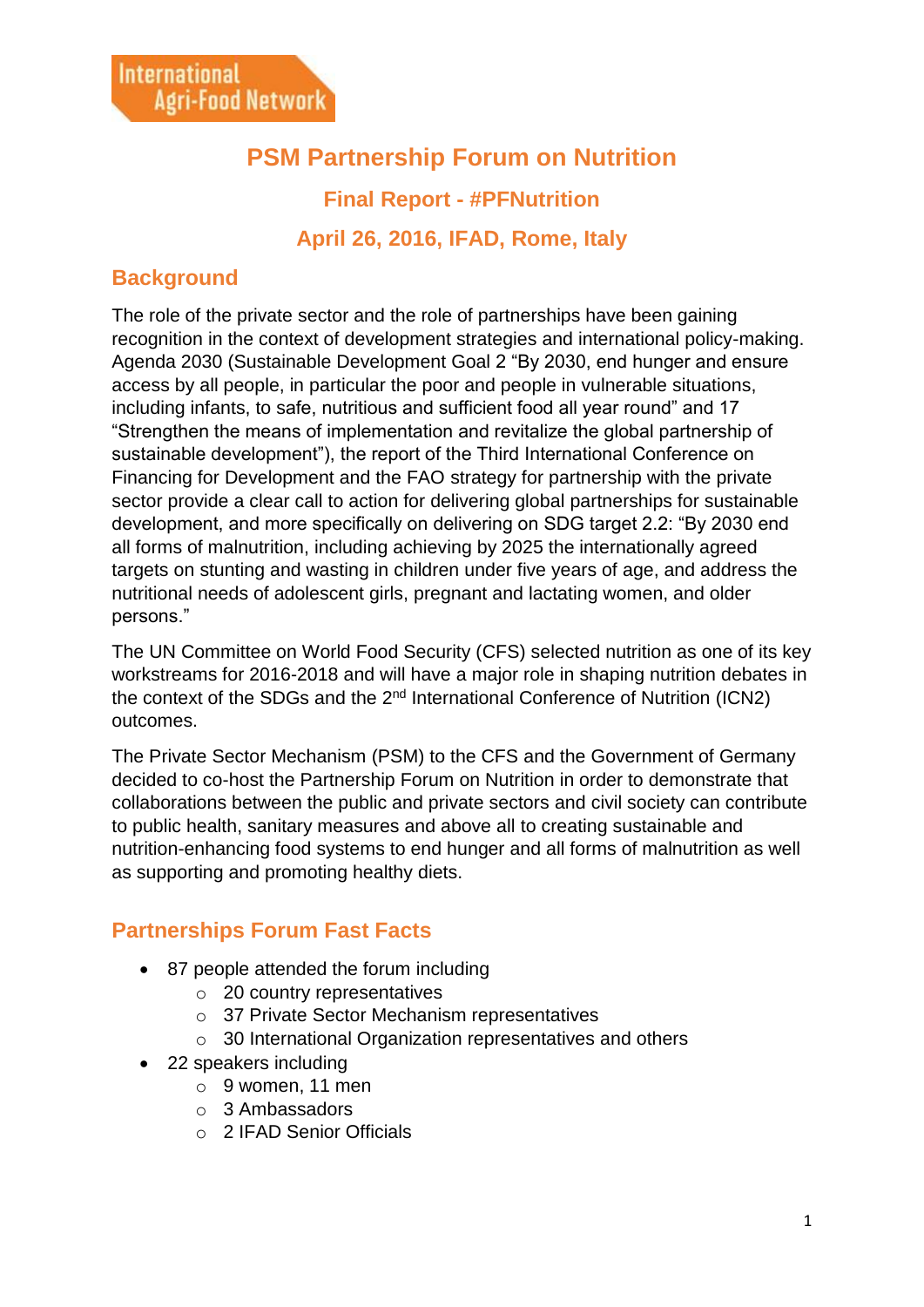## **Summary of Presentations**

## *Welcome by Mr. Michel Mordasini, Vice President of IFAD, and current Chair of the United Nations System Standing Committee on Nutrition*

At the International Fund for Agricultural Development, the private sector is a key ally in rural development, particularly in scaling up access to nutritious food for improved health and livelihoods of smallholder farmers and their families, and of rural communities. The Partnership Forum on Nutrition is a great opportunity to share IFAD's renewed commitment towards mainstreaming nutrition-sensitive agriculture in its operations.

As the Chair of the UN Standing Committee on Nutrition (UNSCN), Mr. Mordasini welcomes dialogue on nutrition, brokered by the CFS, among the representatives of Member States, Rome-based agencies, civil society and private actors. Since the beginning of the year, the UNSCN has engaged in a major effort to reinvigorate its role and contribution, to be better "fit and ready for action" when considering the ambitious commitments and targets of the 2014 Second International Conference on Nutrition and of the World Health Assembly, as well as the SDGs.

The positive responses from all partnering UN agencies is very encouraging and as a result the UNSCN has recently launched its Strategic Plan for 2016-2020 which focuses on ensuring a coherent and consistent UN-response to nutrition challenges at the global level, taking an inter-sectoral and human-rights based approach to address all forms of malnutrition.

As a UN interagency platform on nutrition, UNSCN will continue to strengthen its partnerships, in particular with the CFS and the SUN Movement, to engage with the private sector and civil society to reach our common objective to end malnutrition.

A thematic priority for UNSCN this year is to further facilitate discussion amongst the UN agencies about their experience and lessons learned regarding private sector engagement and nutrition. The Global Nutrition Report 2015 has called upon the UN to address this issue. The UNSCN will offer a neutral platform for this dialogue.

Such efforts to clarify roles and responsibilities will be critical to implement successfully the Decade of Action on Nutrition declared by the UN on 1 April 2016. While WHO and FAO will lead the implementation, a work plan needs to be developed in collaboration with IFAD, UNICEF, and WFP making use of coordination mechanisms such as UNSCN and multi-stakeholder platforms such as the CFS.

The Decade of Action on Nutrition is a huge responsibility which we all share and to make it a success we need to reach out to a broad set of actors in an open and inclusive manner.

The Partnerships Forum 2016 will greatly contribute to building the needed intersectoral partnerships between governments, the UN, the civil society and the private sector.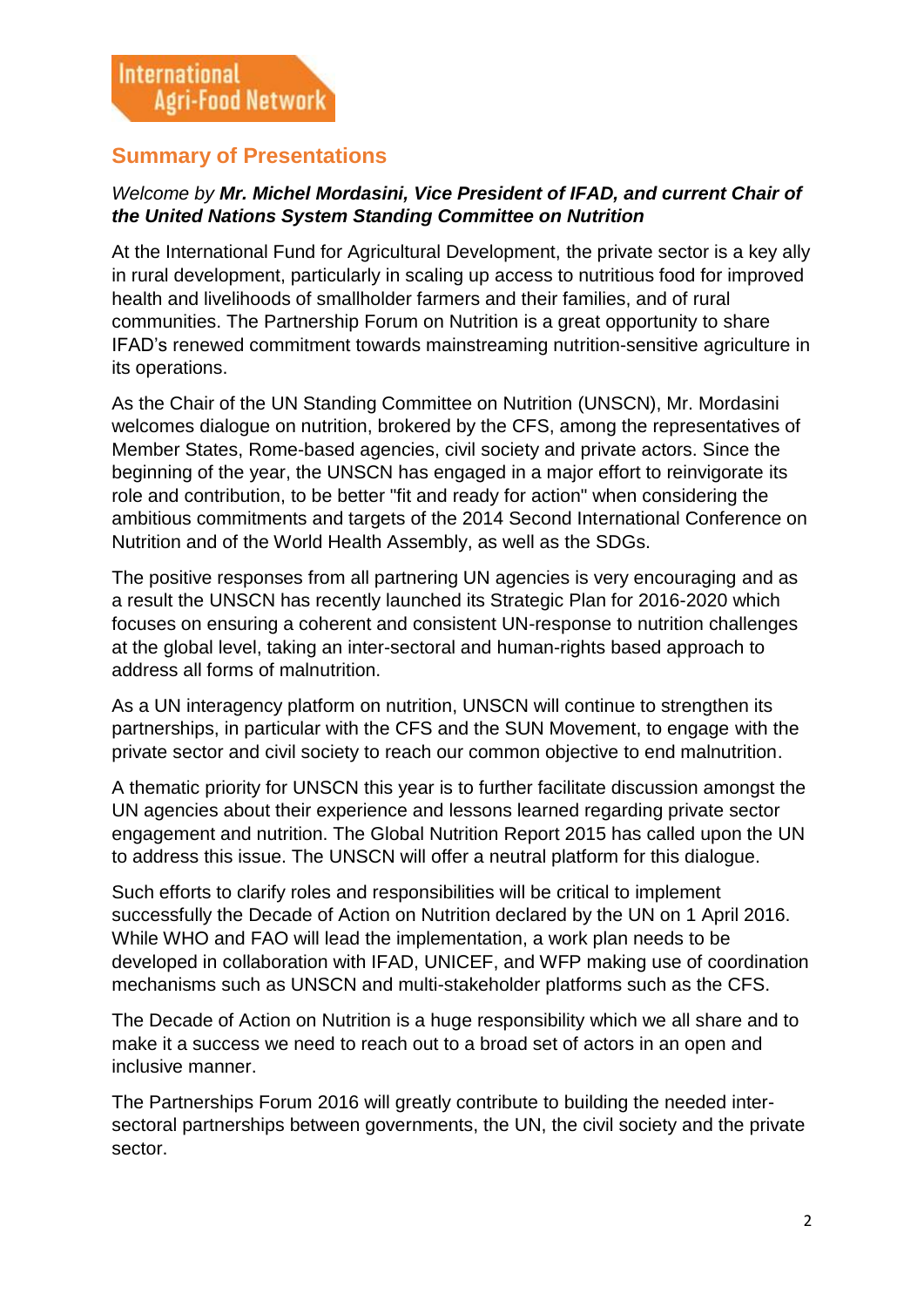## *Welcome by H.E Dr Hinrich Thölken, Ambassador of Germany to the UN Rome-Based Agencies*

The subject of the Partnership Forum 2016 is in tune with the zeitgeist: at the beginning of the month - on 1 April 2016 - the United Nations proclaimed the UN Decade of Action on Nutrition for 2016 to 2025. Thereby, the United Nations want to enhance the visibility of nutrition as a key factor of the Agenda 2030 and to add momentum for implementing the results of ICN2 quickly and efficiently. The aim is to combat all forms of malnutrition, including over nutrition, in a holistic approach.

Therefore it is essential to establish a well-designed international "architecture of institutions" in which all actors can complement one another and interact effectively. Among these actors the private sector plays a crucial role.

For a balanced nutrition, it is important, that actors exchange views and ideas with each other, share their specialist knowledge and use synergies.

According to Goal 2.2 of the 2030 Agenda all forms of malnutrition should be eliminated, including achieving by 2025 the internationally agreed targets on stunting and wasting in children under five years of age, and address the nutritional needs of adolescent girls, pregnant and lactating women, and older persons. It is not sufficient to end hunger by merely providing calories. The world needs safe, nutritious and sufficient food for healthy diets as well as ways to counter the growing burden of obesity. Recently the British Journal Lancet published the frightening figure of 640 million obese people globally. Achieving these goals will take time but time is of the essence thus making the Partnership Forum 2016 ever more important.

The UN agencies will have to take action collectively to tackle the complex nature and multiple causes of malnutrition in all its forms holistically. The 2030 agenda is not about business as usual. The agenda 2030 is about transformation, doing things in a different and more effective way. It concerns us all; each partner has to take responsibility. Governments alone will not succeed. The private sector should also take on his role.

The Partnership Forum on Nutrition is more than just another panel of experts on nutrition: it adds value to today's topics and to the international debate. It is important that we think cross-sectorally and shape an action-oriented mindset - each of us in our own role. Our approach should be ambitious and willing to take on a change.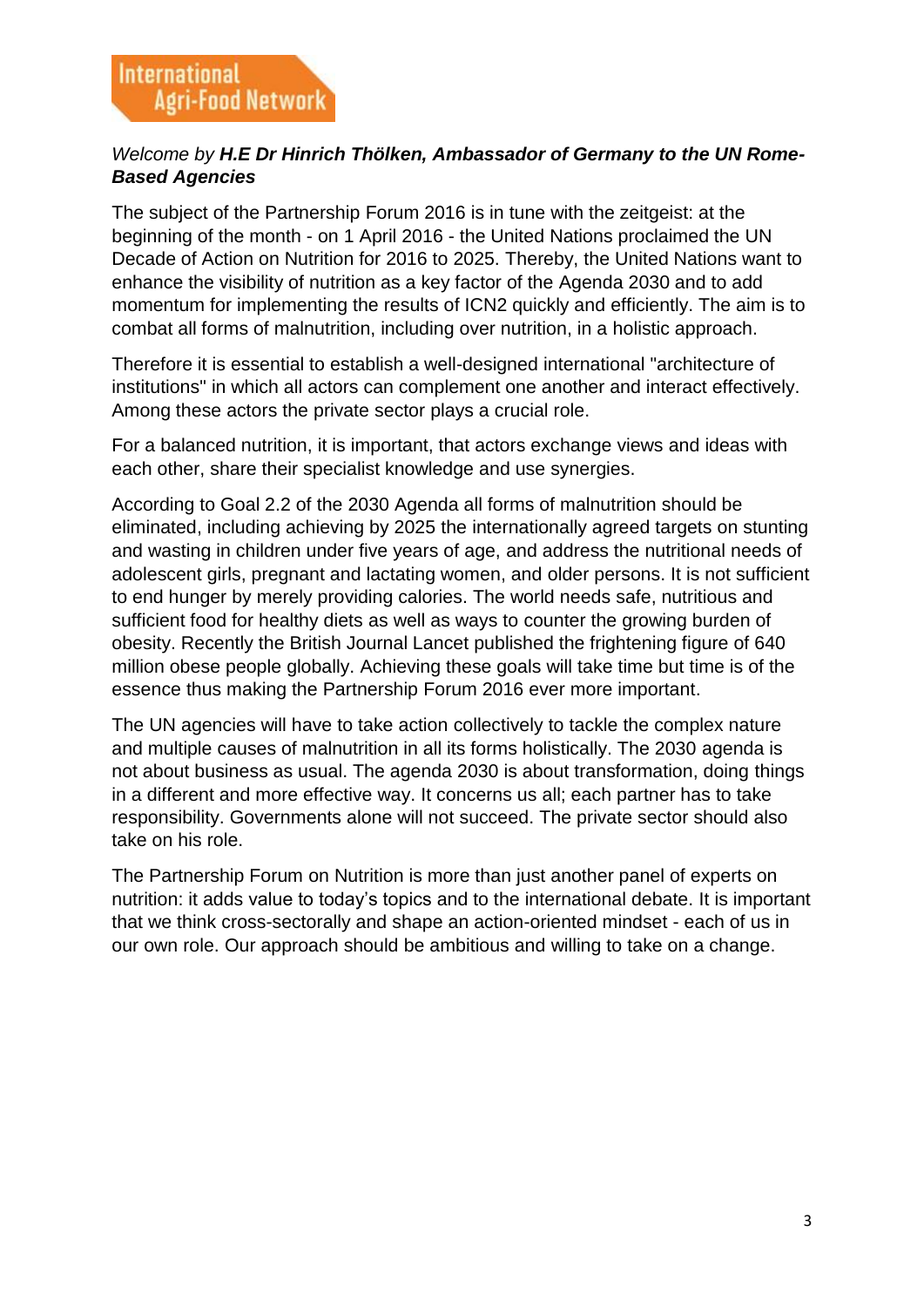## **Session 1 – 10am – 11am – Italian Conference Room**

# **What are partnerships in the UN and SDG Contexts? What it takes to form Transformative Partnerships?**

## **Robynne Anderson, Director General of the International Agri-Food Network (IAFN)**

Since 2000, the UN system has produced many multi-stakeholder partnerships to advance its initiatives. While some have been effective in generating development, many others have failed to deliver the intended results. As the international community looks to achieve the SDGs, it is essential that transformative partnerships be created to support the post-2015 development agenda. Agenda 2030 notes, in particular, the need to to improve transparency, accountability and the sharing of experiences of multi-stakeholder partnerships and on the review and monitoring of these partnerships, including the role of Member States in review and monitoring.?

#### **What are the key notions of food security and nutrition where partnerships will be most needed?**

#### **Dr. Michael B. Krawinkel, Professor of Human Nutrition with Focus on International Nutrition at the University of Giessen, Germany**

Food and nutrition security are prerequisites for food sovereignty, allowing people to not only cover their nutritional and nutrient needs but to enjoy their right to food and consume a healthy and balanced diet. Nutrient-focused products can contribute to but cannot define nutrition. In addition to the known deficiencies, caloric overconsumption causing obesity and chronic non-communicable diseases have developed into a double burden of malnutrition globally. Overcoming the nutrition challenges will require partnerships that improve people's knowledge on nutrition and support the utilization of locally available resources, such as access to diverse foods and rational use of supplements and fortified foods. Public private partnerships can contribute to improving household food security, including access to diverse foods and people's knowledge on nutrition. They may support the utilization of locally available resources and improve the rational use of supplements and fortified foods (iodized salt and folate supplement during early pregnancy). The challenge beyond food security is to assist people in eating a diet with less sugar, less salt and less fat. The future of nutrition lies in diets rich in vegetables and fruits. Specific nutriceutical effects of vegetables are widely underestimated. For effective partnerships, partners need to be open-minded for public and commercial approaches to overcome the nutrition challenges. Politicians and administrators must provide the necessary regulations and strengthen SMEs. Commercial producers and traders may let the nutrition challenges as felt by the public drive their business and avoid the commercialization of malnutrition. Communication skills are much better developed in the private sector and may be shared with the public and non-governmental partners.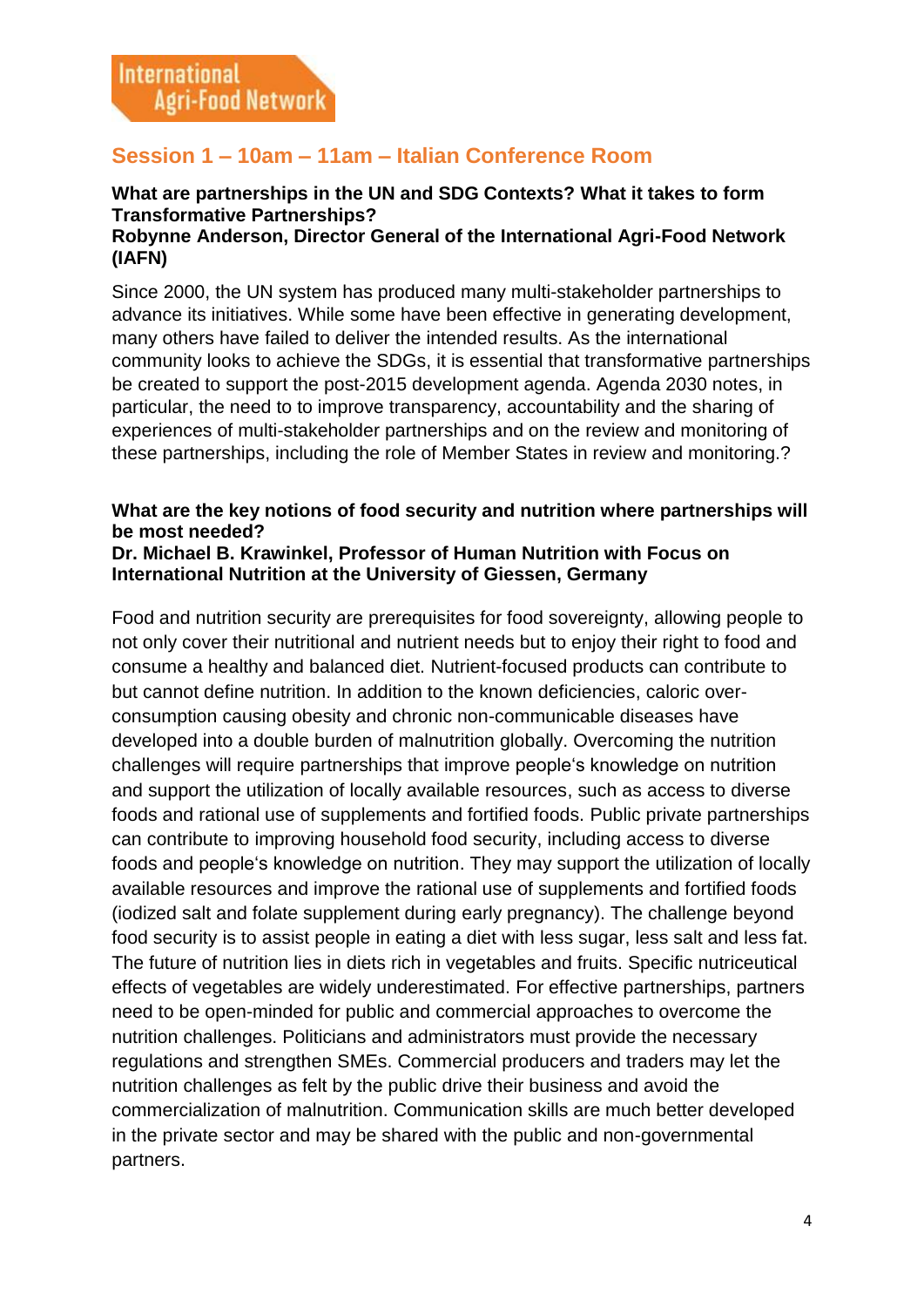#### **How can we make partnerships better to address the Zero Hunger Challenge, and in particular stunting and wasting? H.E Grace Akello, Ambassador of Uganda to the UN Rome-Based Agencies**

The Zero Hunger Challenge, launched by UN Secretary General Ban Ki-moon in 2012, is an ambitious effort to eliminate global hunger. In order to achieve this goal, the Secretary General has called on political, business and civil society leaders to deliver on this common mission. One of the four elements of tackling global food insecurity and malnutrition is the issue of stunting and wasting, which are extreme forms of malnutrition affecting millions of children throughout the world. To achieve the Zero Hunger Challenge, parents, farmers, the State and its institutions, and the Private Sector must form mutually beneficial partnerships that address the nutrition security challenges facing Africa and the world.



## **Session 2 – 11am – 1pm – Italian Conference Room**

*Rapid Fire Presentations moderated by H.E Gerda Verburg, Ambassador of the Netherlands to the UN Rome-Based Agencies*

### Stunting and Wasting

#### **Sustainability in School Nutrition Programmes Rafael Fabrega, Director Food for Development Office, TetraLaval**

According to the World Food Programme (WFP)'s State of School Feeding study, 368 million children in 169 countries benefit from school feeding programmes worldwide. Since 2000, 21 countries have started new programmes and 38 countries have scaled up. The return on investment is substantial – for every \$1 spent by governments and donors, WFP estimates at least \$3 is gained in economic returns. School feeding provides an array of benefits in nutrition, education, and local agriculture development. However, the number of children receiving school meals is lowest in countries where the need is the greatest. In low-income countries, the proportion of primary school children beneficiaries is just 18%, while in lower-middleincome countries that figure is 49%.

The Tetra Laval Group has a long experience in engaging in public-private partnerships to develop school milk programmes linked to local agricultural development. We have seen that school milk programmes have had many positive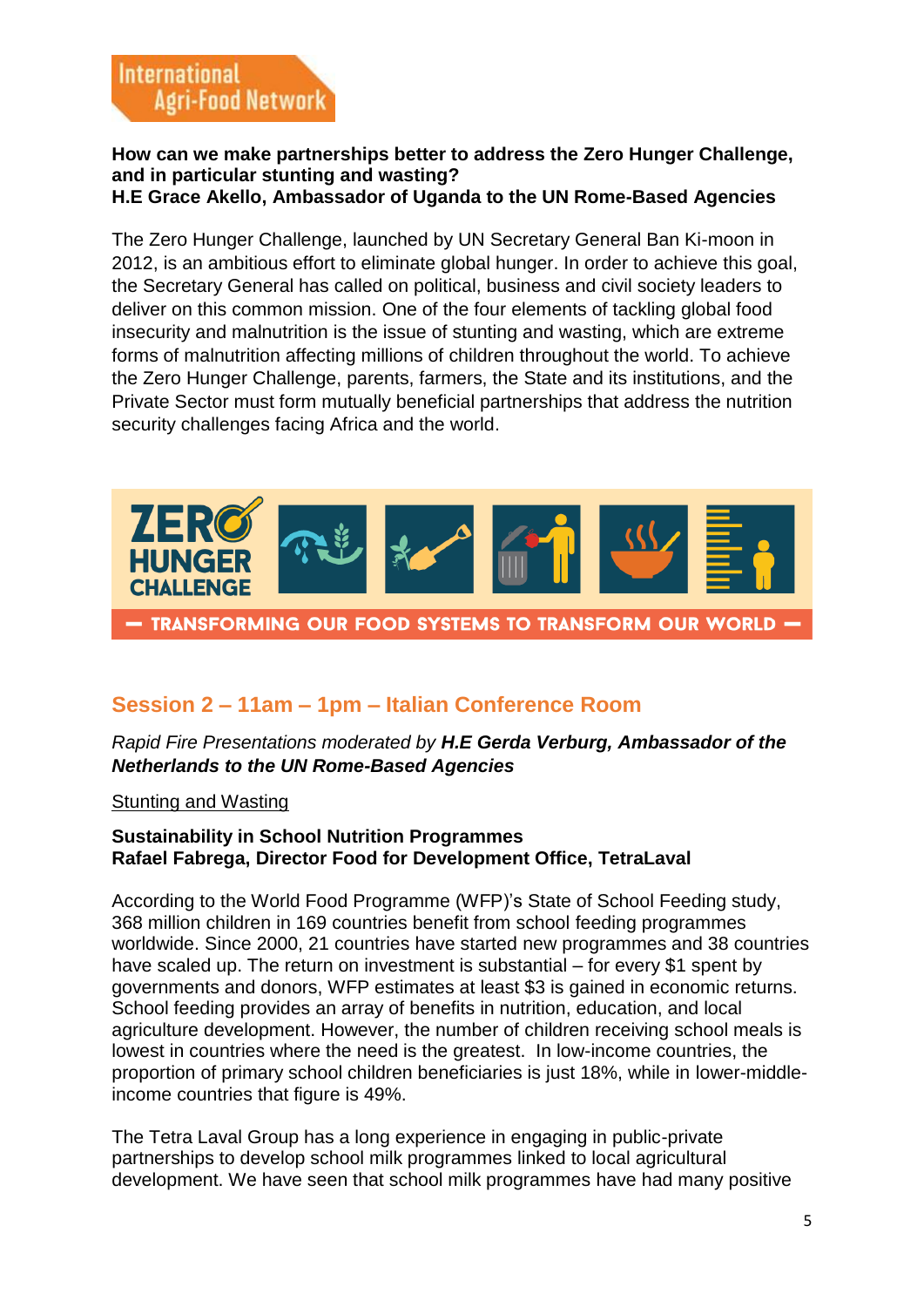impacts on children's health, resulting in reduced malnutrition and stunting. School nutrition should be seen as an investment in the future, not as a cost. Collecting positive impact data and adopting legislation are key to ensure sustainability and improve children's health in the long-term.

### Dietary Diversity

## **From a cereal-based to a pulse-cereal complementary diet: improving dietary diversity in Ethiopia**

#### **Dr. Carol Henry, Assistant Dean of Nutrition, College of Pharmacy and Nutrition, Associate Professor and CIFSRF Principal Investigator (Canada), University of Saskatchewan**

Maternal and child undernutrition continue to pose a significant public health challenge in Ethiopia. Recent demographic and health surveys in the country reported high levels of child stunting and maternal undernutrition. Diets in rural Ethiopia continue to suffer quantitative and qualitative inadequacy due to high food insecurity and very low dietary diversity, as well as other factors. Strengthening efforts to improve maternal and child nutritional status through leveraging existing and new agricultural practices to improve nutrition has potential as the country strives to meet nutrition-related Sustainable Development Goals. Pulse crops, in combination with cereals, hold great promise in terms of meeting nutritional requirements for protein, energy, and some important micronutrients such as iron and zinc. Pulses are the second most important crop type in terms of annual production and are important components of the Ethiopian diet. However, there is a lack of research evidence documenting the nutritional benefits of production and consumption of pulses. Responding to this gap, we identified barriers to, and implemented education programs on, production and consumption of pulses as a means of not only helping diversify the diet, but also to generate household income that could be used to purchase other nutritious foods. So far, the findings have been encouraging in terms of improving nutrition literacy, linking pulse agriculture to improving dietary diversity, and reinvesting income from pulses to meet household needs and to adopt new agricultural practices. We are continuing to introduce and scale out various pulse innovations to different parts of the country.

#### **Putting dietary diversity on the plate in Zambia Dr. Gina Kennedy, Component leader for Healthy Diets for Sustainable Food Systems, Bioversity International**

Bioversity International has been engaged in a 3-year research-for-development initiative in the Barotse floodplain, Zambia, supported by the CGIAR Research Program Aquatic Agricultural Systems (AAS), and Agriculture for Nutrition and Health. The research takes a 'whole diet – whole year' approach that means taking a holistic approach to identify dietary patterns, nutritional gaps across the seasons and crop diversification strategies that support the provision of ecosystem services vital for the wellbeing and livelihoods of local communities. Rather than focusing on a single nutrition problem, such as vitamin A deficiency, it considers that an individual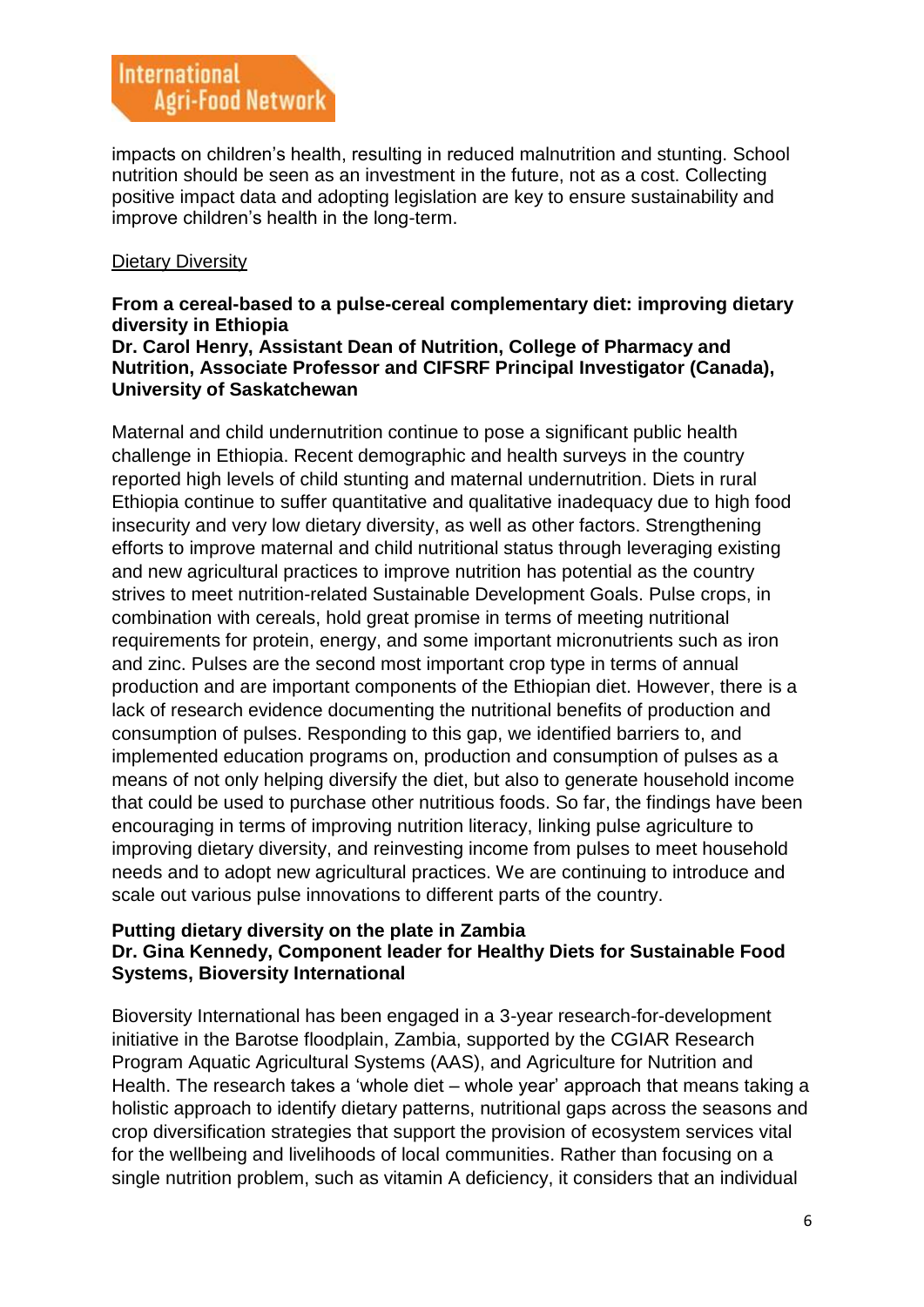or household can have many nutritional problems at the same time – for example, lacking more than one essential micronutrient, over-consumption of high-energy staples, or a combination of both. And these problems can vary at different times of the year, or at different times in a person's life, such as during pregnancy.

Bioversity International has engaged in participatory research to assess seasonal food availability, foods available in local markets and their prices, dietary intake patterns of the population, seasonal gaps in consumption of nutrient dense foods, farm production systems and ecosystem services.

These research results were, and continue to be, used to develop a combination of agriculture and nutrition interventions. These include1) identifying crop diversification entry points for increased production of nutrient-dense crops including fruits, vegetables, groundnuts and legumes, 2) establishing 30 demonstration plots in the 10 AAS communities, 3) producing educational materials on how to make the most of locally available foods to diversify the diet every month of the year, and how to prepare recipes using seasonally available foods.

Changing perceptions on the use of local foods, sharing knowledge, stimulating demand and advocating for research and development activities that use local diverse nutritious food across the seasons was our aim in Zambia. Key messages were disseminated via cooking demonstrations on enhanced recipes with local cooking groups, and organization of the first Barotse Food Fair in 2015. In personal interviews community members explained that they gained new knowledge on how to prepare nutritious porridge, for example by adding dried pounded vegetables to maize meal and adding cow pea and groundnut to enrich local dishes.

As part of our holistic approach to promote diversification of diets and conservation we are now collaborating with the private sector company, SunFire Solutions on a solar cooker experiment. Bioversity International will test if legume consumption increases when fuel energy constraints are removed, while quantifying the reduction on charcoal and firewood consumption and increase in household savings.

#### Food Safety

#### **Linkages among food security, nutrition and safety John B. Cordaro, Consultant, Mars Inc.**

Food safety is firmly embedded in the pillars of the FAO's food security metric that expressly links nutrition and food safety as integral components. Unfortunately these linkages have been disaggregated with disproportionate emphasis on supply. In the past decade, it became clear that food supplies alone do not guarantee food security and it is necessary to embed nutrition into food production. Not as fully recognized, is the notion that unsafe, contaminated foods impede food security, nutrition across food systems and national development—food loses and waste take production from the field and off the table and create harmful human health and economic impacts. WHO, the Partnership for Aflatoxin Control in Africa (PACA) and the USA Center for Disease Control (CDC) food safety global data sources paint a gloomy picture of five safety challenges—physical, chemical and biological hazards; food preparation and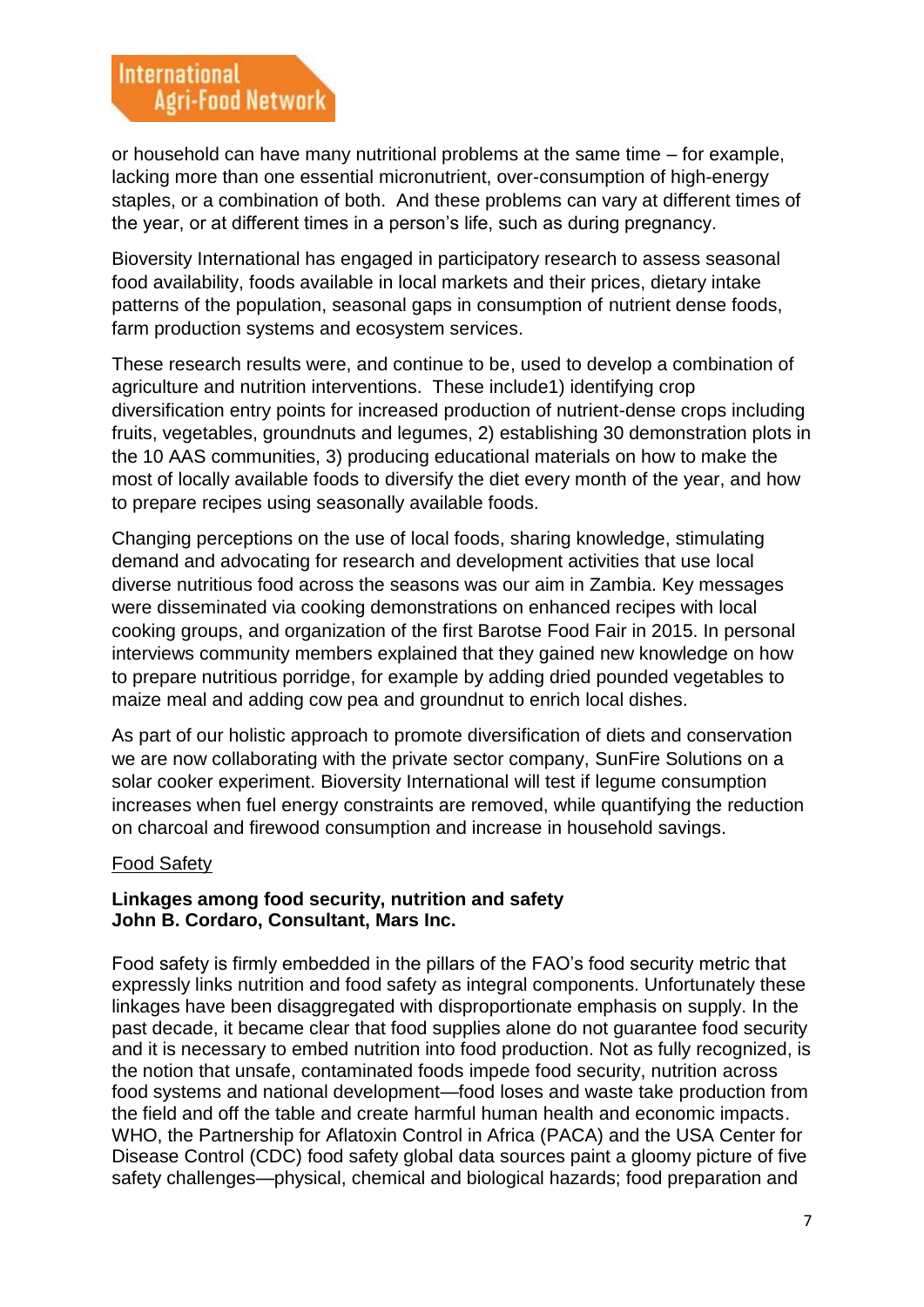handling; and mycotoxins, especially aflatoxins. These unsafe foods thwart economic and human development and burden health care systems as significant and pervasive a silent killer as micronutrient deficiencies, especially among women and children

It is essential that food value chains embed and link food safety with food security and nutrition policies and programs. Solution pathways exist to raise the food safety bar and better manage the harmful impacts from unsafe foods. However, no single entity can address all these issues at once. This requires multi-sector, multidisciplinary partnerships; and especially drawing from tools, capabilities, innovations and expertise of the private sector. Mars, Incorporated has made long term commitments through more than 60 uncommon partnerships and collaborations toward the 2030 Agenda.

#### Fortification & Supplementation

#### **Why fortify? The consequences of micronutrient malnutrition and opportunities to significantly prevent its debilitating effects Greg Garrett, Director Food Fortification, Global Alliance for Improved Nutrition (GAIN)**

Food fortification - adding a small amount of essential micronutrients, such as vitamins and minerals to a staple food or condiment - has been shown to be one of the safest and most cost-effective measures to tackle hidden hunger on a large scale. In particular, GAIN is working with multi-stakeholders including the private sector to achieve critical public health gains through fortification in the coming five years. This includes fortifying grains with iron to achieve a minimum of 2.4% reduction per annum, fortifying wheat flour with folic acid in 18 countries in Africa and Asia to prevent over 50,000 debilitating neural tube defects annually and increasing salt iodization to help ensure sustained access to iodine nutrition to the majority of the world's population thus improving overall childhood development, educability and health outcomes.

## **Staple Food Fortification & Supplementation: Complementary Approaches, Partnerships & Impact**

## **Dr. Andreas Blüthner, Director Food-Fortification & Partnerships, BASF**

Around 2 billion people worldwide suffer from micronutrient deficiencies. Adding essential micronutrients to affordable, widely consumed foods such as flour, edible oils or sugar is one proven and highly-cost effective intervention to control lack of nutrients. Fortification thereby complements supplementation and dietary diversification and is nowadays part of most comprehensive nutrition strategies embraced by countries and United Nations alike. BASF understands, that affordable, nutritious food addressing micronutrient deficiencies is nothing governments or the private sector alone will be able to scale and sustain. Accordingly, partnerships among various stakeholders such as governments, civil society and United Nations always have been a crucial concept in our Food-Fortification Initiative founded in 2002.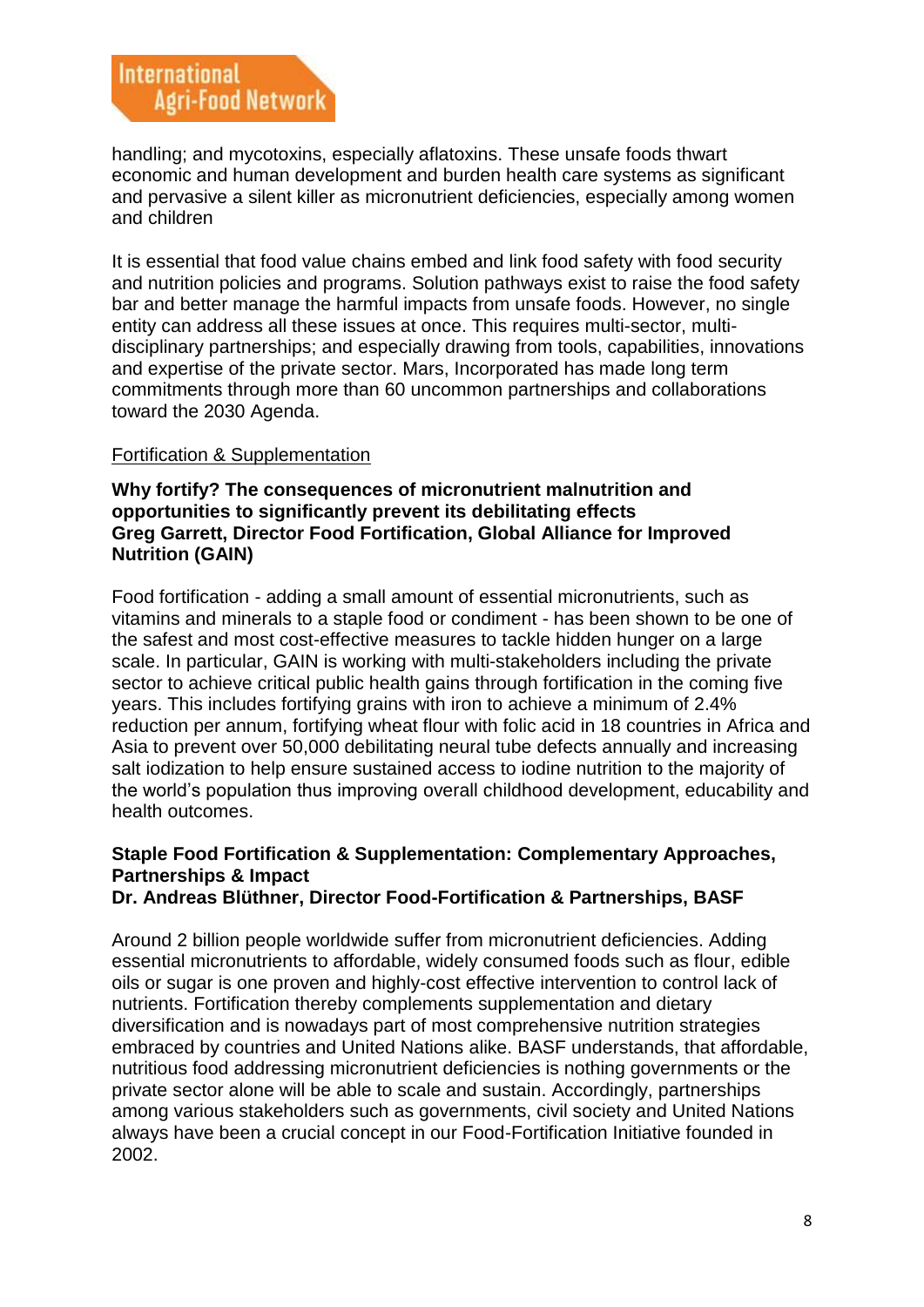BASF partnerships are based on three major contributions:

- 1. BASF feels innovation and development of affordable, but cost-effective nutrients, such as our some forty forms of Vitamin A suitable for all sorts of foods, is at the heart of what private sector can contribute. Vitamin A in edible oil has to withstand 5 times of frying at 180°C to still be bio-effective when people eat it. Also analytical innovation, such as our affordable test kits for vitamin A in fortified foods, is part of our partnership efforts.
- 2. BASF is further committed to unconditional technical support for food millers in developing countries by Scaling-Up Nutrition (SUN) so as to reach an additional 60 million consumers at risk of micronutrient deficiencies per year.
- 3. BASF is happy to share its experiences in applied partnerships so as to scale their impact for the good of people in need. BASF's food-fortification engagement is a long-standing shared value model that has proven to help undernourished populations working with NGOs, UN and governments to bring nutritional improvements in a sustainable and scalable manner.

BASF Nutrition & Health stands ready to dialogue, learn and partner with UN agencies, governments, civil society and other stakeholders geared towards realizing the Sustainable Development Goals by making micronutrient deficiencies a problem of the past.

### **Empowering the value chain**

#### Nutrition and value chains

#### **Making food value chains nutrition-sensitive Dr. Anna Lartey, Director, Nutrition Division, FAO**

Despite the progress made in the past decades, hunger and malnutrition remain the world's biggest challenges. At ICN2 held in November 2014, Member States committed to enhance sustainable food systems by developing coherent public policies from production to consumption and to provide year-round access to food that meets people's nutrition and promote safe and diversified healthy diets. The magnitude and complexity of the nutrition problem calls for a food systems approach. Food systems comprise all of the food value chains - all the stakeholders that participate in the coordinated production and value-adding activities that are needed to make food products. Even though food value chains programmes have historically focused on increasing income for smallholders and other stakeholders along the chain; food value chains can play an important role in determining the availability, affordability, quality, and acceptability of nutritious foods. The nutritional benefits can be enhanced or diminished along the food value chains. However, the transition into a more nutrition-sensitive food systems does not happen automatically (e.g. when households' income is higher, they do not necessarily consume more nutritious food). Hence, nutrition-sensitive value chains development and other development approaches must take this into consideration (on both demand and supply sides) when designing these programmes. Also we need to document success stories around nutrition-sensitive value chains programmes and share information on what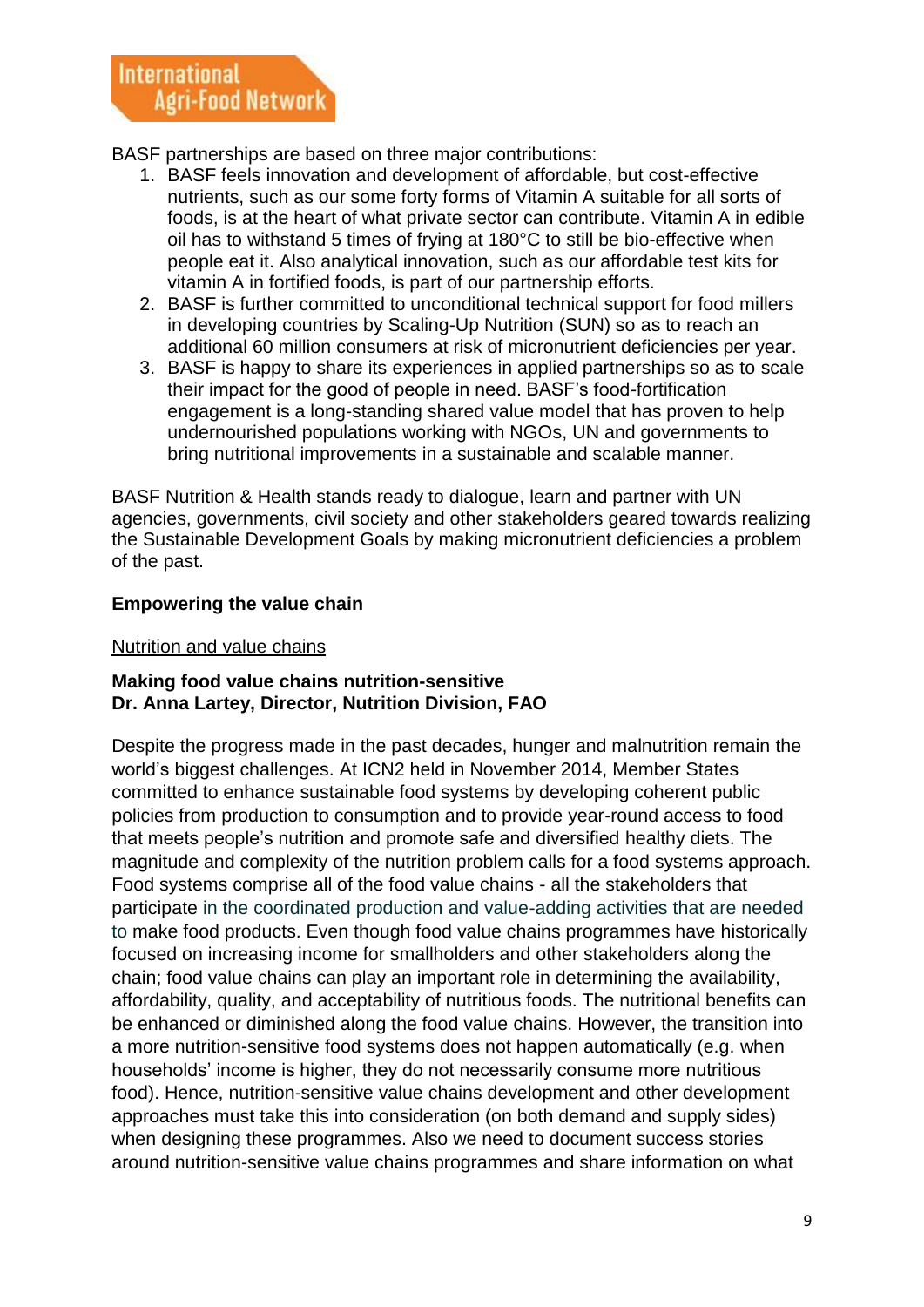

works.

#### **Shaping Value Chains to Improve Nutrition for Producers and Consumers Dr. James Garrett, Sr Research Fellow, IFPRI / CGIAR Research Programme on Agriculture for Nutrition and Health (A4NH), Lead Technical Specialist, IFAD**

If the group in this room is serious about dealing with food and nutrition security, then we must figure out how to reach, engage and positively affect the lives of small producers, those who live and work on the half a billion small farms that represent the largest amount of investment in agriculture in developing countries.

When we deal with the problem of hunger and malnutrition, small producers – farmers, fishers, gatherers – are not small. And they represent both problem and solution. That is, even though they are producers, hundreds of millions of smallholder families suffer from hunger and malnutrition. At the same time, as part of the solution, they grow, catch and gather up to 80% of the food produced in sub-Saharan Africa and developing Asia.

The experience of industrialized as well as developing countries shows that given a level and fair playing field, smallholders can be just as productive and efficient as larger producers. Those private sector companies that deal with input and output markets, like those in the room, can partner with governments and organizations like IFAD to make sure that we create food systems that not only increase incomes but improve nutrition as well, for producers as well as consumers (and in the case of smallholder families, they are often both).

IFAD is now working in the field to develop guidance on how to do this – to develop nutrition-sensitive value chains by applying a nutrition lens to a value chain investment and combining that with an understanding of the market. IFAD projects use what we call the 4Ps model. This approach brings together producers and the public and private sectors in partnership. Projects empower men and women farmers and link them with processors and traders. Project activities address market failures so that the producers have adequate knowledge, technologies, and finance to engage with the market and still ensure profit and thus incentives for participation.

To make these value chains work for nutrition, however, you also have to consider what the nutrition needs of the community are, which products can address those needs, and then how to shape the value chain to be more nutritious, while at the same time making good business sense. This means changing an investment mindset that looks only at production and incomes to one that also considers consumption, the impact on nutrition, both demand and supply.

At IFAD, we are doing work that helps to understand the challenges and shows what to do to make value chains nutrition sensitive in this way. Activities to make value chains nutrition sensitive mean working along the chain, from input to production, processing and trade, and consumption. There are many such activities but some key ones in the context of empowering producers and their value chains include

- Diversifying production, including micronutrient-rich biofortified crops;
- Working with partners to help small producers capture more economic value by upgrading in the chain to process and transport goods, while also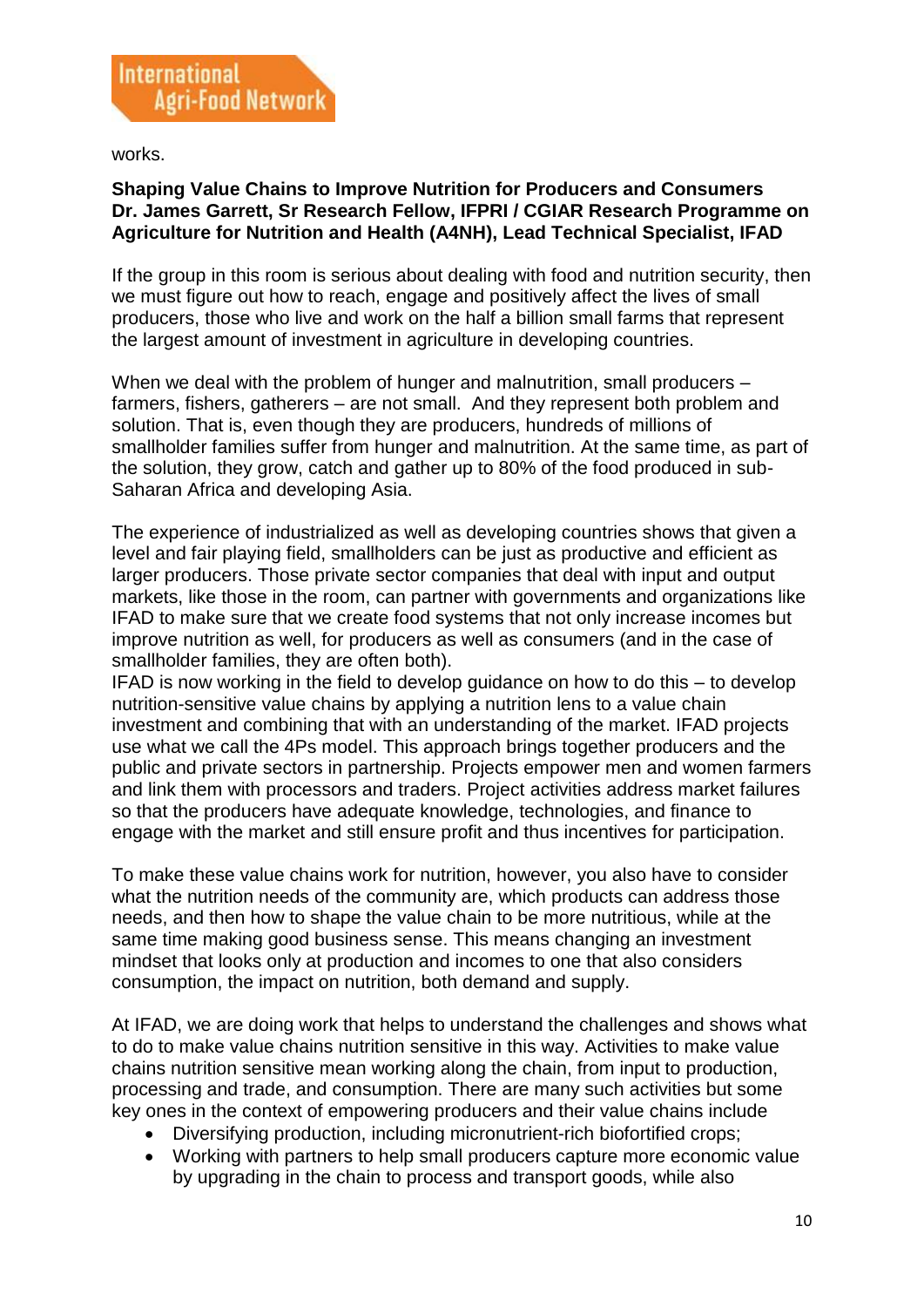promoting adoption of technological innovations that do this while preserving nutrient values; and

• Introducing preservation technologies so that consumption is extended throughout the year for these families and consumers more generally.

All these actions, of course, need to consider impact on women and gender equality and be combined with effective behavior change communications and nutrition information so that changes in production are linked to changes in consumption and result in actual improvements in nutrition. We have found this to be an approach that makes sense in a number of projects, including fisheries in Indonesia, dairy production in Rwanda, and cereals, legumes, tubers in India and Nigeria. It makes sense to the producers, ensuring their participation, improvements in their livelihoods and nutrition, and a more nutritious and sustainable food system for all.

So then what would be asking of you?

- Having the private sector agri-food companies be open to partnering with smallholders, building on experiences such as those of IFAD that show we know how to do this and that it can be done;
- Specifically asking you to see and seize opportunities to work with small producers in partnership with financial institutions like IFAD and governments in nutrition-sensitive investments, one that promote good nutrition, sustainable agricultural production, and at the same time make good business sense for all, thus helping to make value chains more nutrition sensitive and creating sustainable nutritious food systems for the benefit of everyone.

### Empowering Food Producers

#### **Milky Way Project: Empowering Dairy Farmers in West Africa Kasper Thormod Nielsen, Director Trade Policy, Arla Foods**

Arla Foods is not a perfect company. What is important is how we deal with the imperfections. Arla Foods roots back to the 1880s, when farmers joined forces to increase the value of their milk. Today, Arla Foods is among the biggest dairy companies in the world. Arla is owned by around 13.000 dairy farmers from seven different northern European countries.

What is not perfect about that? In relation to the launch of our new strategy in Africa in 2013 on providing safe, sustainable, nutritious and affordable dairy products to the African consumer we received a lot of harsh comments from NGOs regarding the potential effect our business would have on the local milk sector. We decided not just to ignore these comments, but actually to listen to them. As an outcome of the dialogue, we have established a stronger due diligence procedure analyzing the potential [impact of our business](http://www.arla.com/company/responsibility/human-rights/) on the local dairy market and how we can alleviate them.

Furthermore, we have established the ["Milky Way to Development Partnership"](http://www.care.dk/focuscontries/niger-eng/milky-way-development) together with a number of different partners across the dairy value chain. With entering the partnership we actually took the time to listen to the various stakeholders involved in the local dairy sector trying to understand their challenges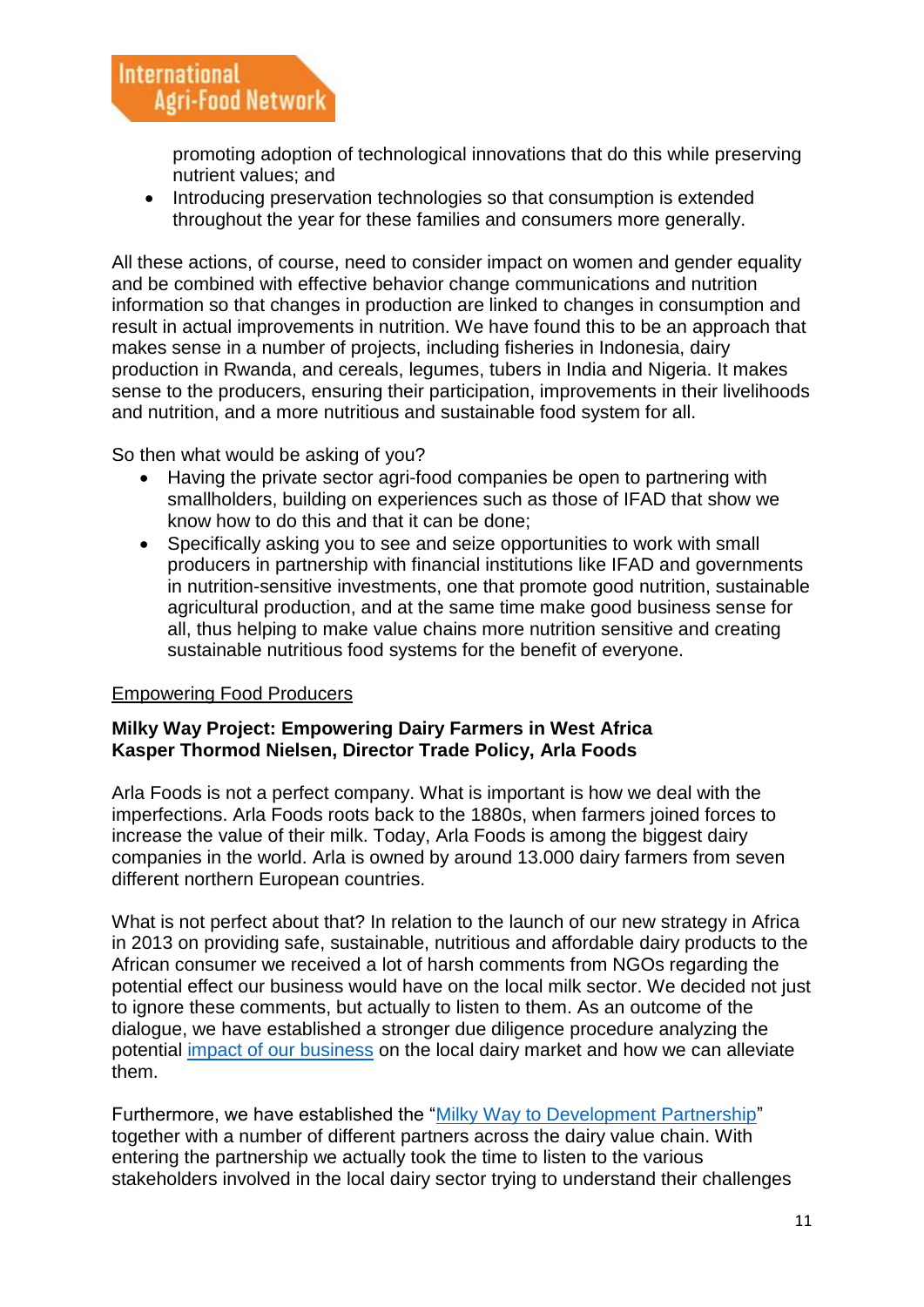and their opportunities. There are many challenges, but as well opportunities. The local farmers need a strong voice. Dairy farming should be re-established as a business opportunity. Not just a way to sustain life, but something you want to invest time and money in. Creating a market for the local milk production is critical. As is ensuring that farmers are motivated to invest in a more safe, sustainable and efficient milk production by paying them according to quality delivered and not merely quantity. Key learning from the beginning of our journey: Be open to partnership they have the power to make you less imperfect and they can pave the to the MILKY WAY TO DEVELOPMENT

### Giving Women Better Choices for Nutrition

#### **Feeding Hope Supplemental Feeding Program Audrae Erickson, VP External and Public Affairs, Mead Johnson Nutrition**

An estimated 3.6 million children in the Philippines are undernourished or malnourished. Feeding Hope is a supplemental feeding program that aims to address malnutrition and help eradicate hunger, reduce child mortality and improve mothers' ability to financially care for their children in some of the poorest communities of the Philippines. The program is a public-private sector partnership between the Kabisig ng Kalahi Foundation, the Department of Social Welfare and Development and private organizations and companies. The government selects families to participate in the program, designs the meal plan and provides medical support.

Nutrition: Children living in impoverished communities throughout the Philippines who participate in the program are given nutritionally balanced meals and formulated milk for young children six days a week over a six month period. The meals are designed by government dietitians and are prepared in a community setting by their mothers following a 28-day cycle menu. Additionally, the children receive medical check-ups and treatments and educational opportunities.

Women's Empowerment: In parallel, the children's mothers attend seminars and workshops that educate them on nutrition, health, sanitation and parenting, as well as family planning and financial management. Additionally, under an alternative livelihood program, the mothers create and sell handicrafts (i.e., handbags, holiday kits, placemats) through Kultura, a nationwide retail chain in the Philippines. It also serves as a social entry point for mothers and provides life skills classes, as well as enrichment programs. The mothers learn how to better nourish their families to enable children not selected for the program to also benefit.

The community-based program supports children in nearly 500 neighborhoods across the Philippines. Since its inception in 2002, impacts to date include:

- Enabling more than 200,000 malnourished children aged 6 and younger to emerge from a stunted state;
- Enabling 98 percent of children participating in the program to achieve normal nutritional levels after entering the program severely malnourished;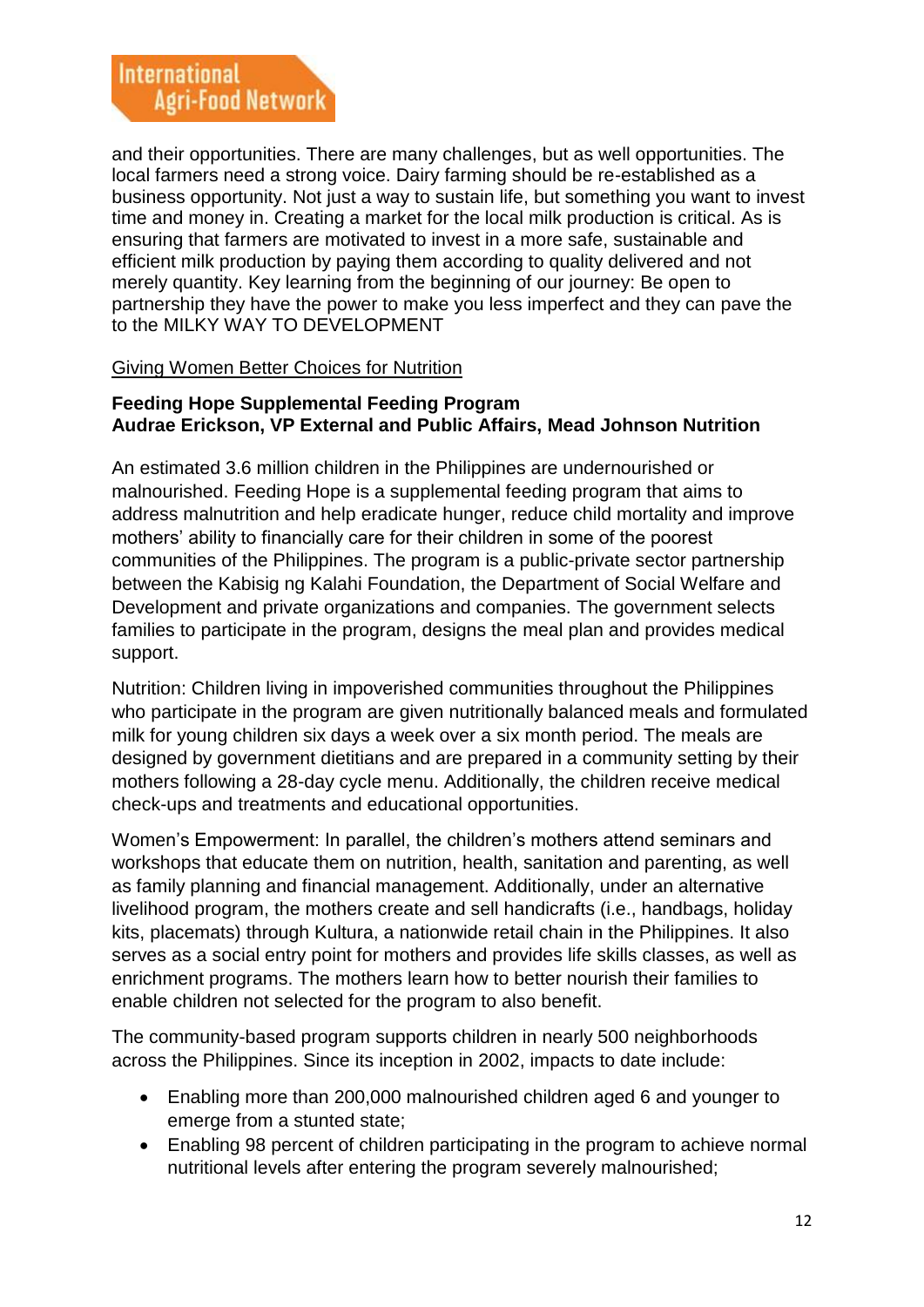- Helping 80 percent of participating children achieve a normal weight;
- Improving the standard of living for each of the families in the program by empowering mothers.

## **Affordable Nutritious Food for Women (ANF4W) in Ghana Dr. Klaus Kraemer, Managing Director, Sight & Life Foundation**

Around two billion people, almost one third of the global population, receive insufficient micronutrients from the food they eat. "Hidden hunger" refers to the insufficient intake of vitamins and minerals, also known as micronutrients. Without the proper micronutrients, women are at risk of dying during childbirth.

In Ghana, more than half of women of reproductive age (57%) are anemic with the highest prevalence among young, 15-19 years (63%), pregnant (70%) and lactating (57%) women. Furthermore, the WHO estimates that one in five women in Ghana is vitamin A deficient and only half of mothers in Ghana are reached with vitamin A supplementation postpartum. In addition to vitamin A, approximately 65% of Ghanaian households do not use adequately iodized salt in meal preparation. Additionally, over 70% of children less than 5 years of age suffer from vitamin A deficiency. The prevalence of anemia among children aged 12-23 months remains high at 71% while the prevalence in the 48-59 month group is also still 48%.

Affordable Nutritious Foods for Women (ANF4W) is a development partnership with the private sector seeking to improve micronutrient intakes of women of reproductive age, particularly during the critical window of pregnancy through the first two years postpartum. The project was launched in July 2013 in Bangladesh, Ghana, Kenya and Tanzania and receives funding from the German Federal Ministry for Economic Cooperation and Development (BMZ), the Bill & Melinda Gates Foundation and the Children's Investment Fund Foundation (CIFF).

In Ghana, ANF4W is developing a commercial solution to micronutrient malnutrition: the project supports four local food processors to develop fortified food products targeting women of reproductive age: a spicy sauce called "Shito", a soy drink, milk shortcake biscuits and instant porridge. These foods will be fortified with the locally appropriate micronutrient formula, including 18 vitamins and minerals, to provide up to 100 % of Recommended Nutrient Intake (RNI) for women of childbearing age, as well as a balanced proportion of calories from protein and fat.

The products will be registered with the Ghana Food and Drugs Authority. Market uptake will be tested in two market locations, following a nutrition communication campaign aimed at changing dietary behavior and promoting micronutrient-rich foods. Generic market communication will be accompanied by a branded marketing campaign. This will form the basis to improve distribution channels to women of reproductive age and increase the consumption of fortified foods.

The project will also improve the strategic and regulatory framework conditions to increase the availability of micronutrient-rich foods by developing a 'Quality Seal' that certifies the products as "healthy" according to a set of criteria based on international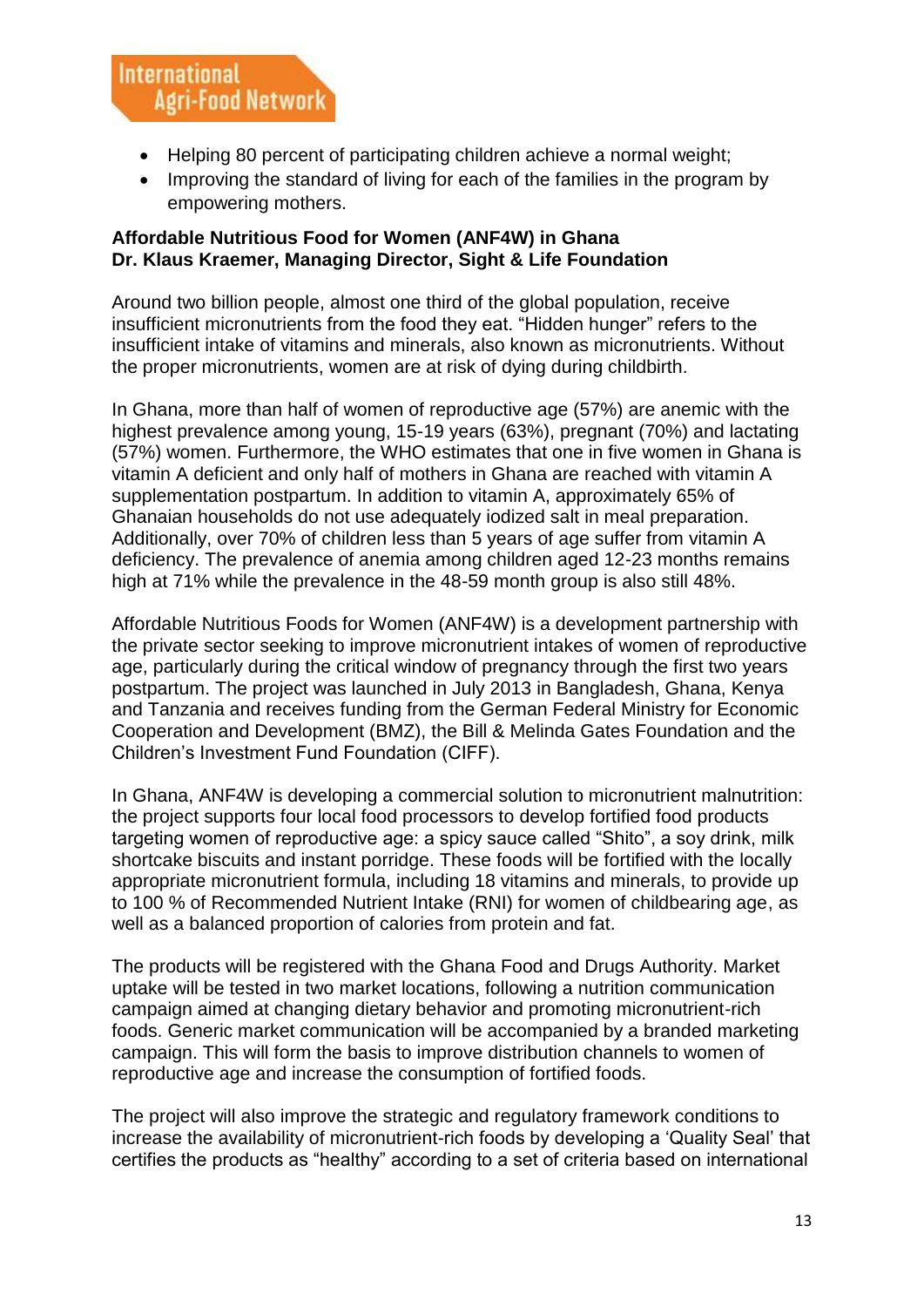standards and recommendations. Additionally, an import duty waiver on micronutrient premix is negotiated with the Ghanaian Government.

The following results have been achieved so far:

- Studies were conducted to inform the choice of product concepts that are favourable to the "taste of Ghanaian women" and the local food processing industry, leading to the selection of 4 product concepts (instant porridge, shito sauce, soy beverage, biscuits).
- Four local processors are engaged in product development and production and have developed corresponding business plans.
- Under the chair of the National Development and Planning Commission, government authorities have agreed on the ownership and criteria for the "Quality Seal" and have identified the road map for product registration.
- A concept for the nutrition communication campaign has been developed.

### **Sharing information with consumers**

#### Advertising and Communications

#### **Raising the bar for responsible food and beverage marketing Rocco Renaldi, International Food & Beverage Alliance**

Obesity and NCDs are major challenges in industrialised and lower-and-middleincome countries (LMICs) alike. The International Food and Beverage Alliance (IFBA) is an alliance of 11 of the largest international food and beverage companies, dedicated to playing a positive role in this field. IFBA is based on 4 global commitments: product formulation and innovation; responsible marketing; nutrition information to consumers; and the promotion of healthy lifestyles. Partnership is a cross-cutting theme: we pursue it wherever we can.

Food marketing is one of the issues most in the spotlight. WHO's recommendations call for policies and actions that limit the impact of food and beverage marketing on children. We share this objective, which underpins our global responsible marketing policy. This policy limits the types of products that can be marketed to children by restricting the placement of marketing communications on TV, print media and the internet. We are now extending the policy so that it applies to all media and that in addition to placement, it will also restrict the use of marketing techniques that are of particular appeal to children.

IFBA's action is a voluntary commitment. Its impact is significant but limited by definition because it only applies to signatories. That is why we are increasingly transitioning to a partnership approach that brings together industry, government and civil society to put in place national standards that are endorsed by all the main stakeholders, are applicable to all operators, and enforced by independent entities.

IFBA has achieved this, for example, in The Netherlands, Denmark, Norway, Poland and Singapore. We are working on it in several LMICs and IFBA would like to do more. For this, we need more joint public and private sector leadership to tackle this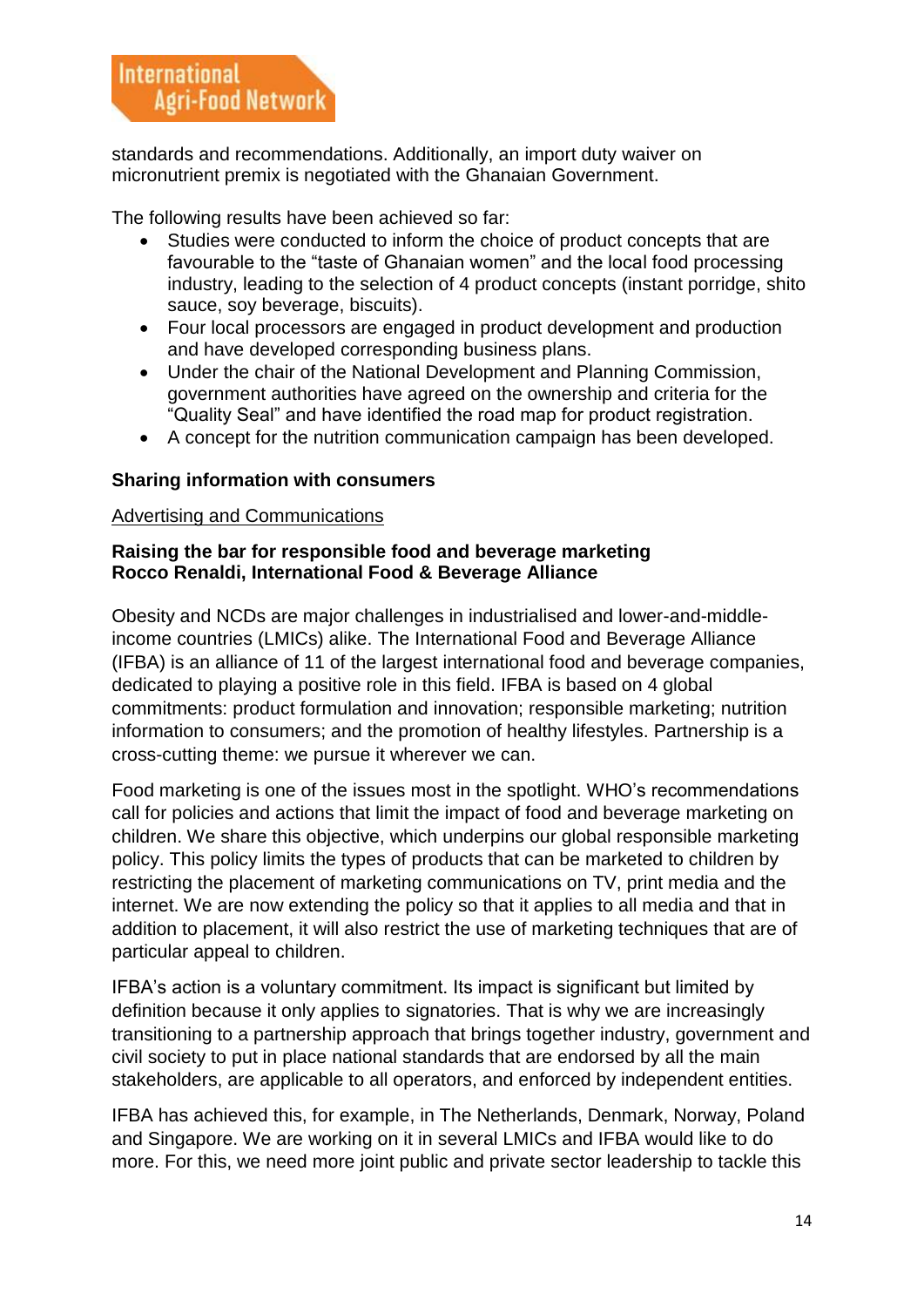issue through shared solutions that enjoy broad local consensus and have a meaningful impact in shifting marketing communications towards better nutritional choices and that harness the ability of the private sector to drive behaviour change, which is ultimately fundamental to solving the problem.

#### **Obesity prevention through community-based programs Pauline Harper, Director Global Development, Epode International Network**

The EPODE International Network (EIN) is the world's largest obesity prevention network with a presence on three continents through 46 member programmes from 29 countries. EIN supports and promotes the deployment and advancement of community-based programmes (CBPs) for obesity and non-communicable disease prevention across the globe through sustainable, multifactorial strategies and the promotion of healthier lifestyles. With its 3 platforms: scientific, political and publicprivate, EIN plays a pivotalrole between the global leaders and experts in the field of obesity prevention and its own programme members to collectively create a better society through health.

The EPODE methodology, or model, is a coordinated, capacity-building, approach for communities to help them change the local social norms behaviours, environment. It demonstrates that healthy lifestyles are replicable and transferable to facilitate whole community (teachers, school catering, health professionals, parents, media…) impact and enable social and behavioural change. It is based on multiple components: a positive approach to tackling obesity, with no cultural or societal stigmatisation; step-by-step learning, and an experience of healthy lifestyle habits, tailored to the needs of all socio-economic groups. Through initiatives and sustainable programmes, stakeholders foster and promote healthy lifestyles in families in a sustainable manner.

In each country or region, EPODE promotes the involvement of a multi-level and multiple stakeholders approach at central level (endorsement from ministries, support from health groups, NGOs, and private partners) and benefits from the expertise and guidance of an independent scientific advisory board that provides general recommendations related to the implementation and the transferability of the methodology in other contexts.

### Epode Applied Research Projects in the EU: EPHE and OPEN

EPHE's (EPODE for the Promotion of Health Equity 2013-2015) objective is to evaluate the efficiency of EPODE methodology to reduce the health gap in deprived populations in pilot communities in Belgium, Bulgaria, Greece, France, the Netherlands, Portugal and Romania by determining whether the specific tailored interventions have had a positive impact among all populations. EPHE will contribute to the EU Commission's long-term public health strategies, supporting the sustainability of the CBP approach to obesity prevention and reducing health inequalities across EIN programme members.<http://www.ephestory.eu/>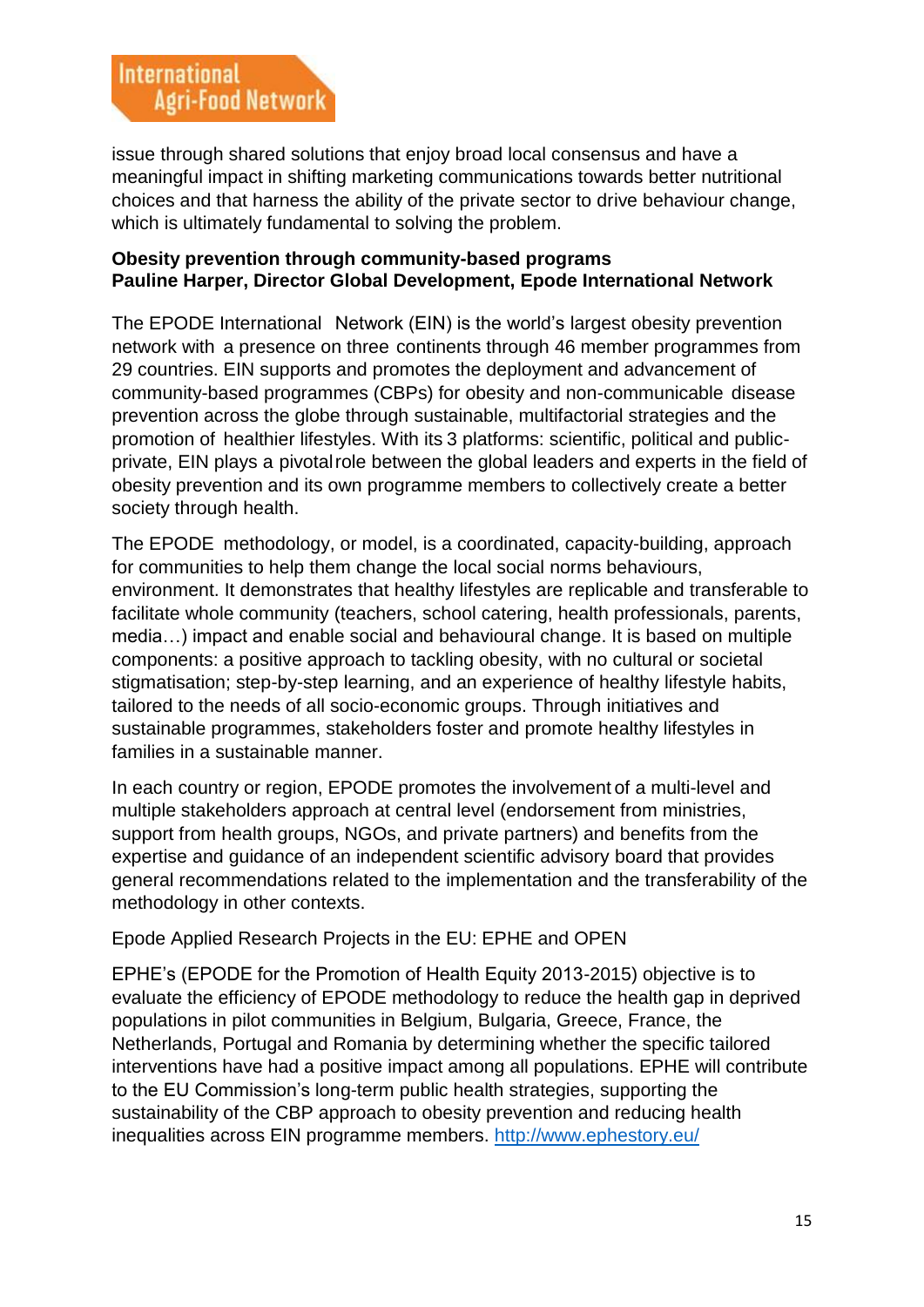OPEN (Obesity Prevention through the EPODE European Network 2014-2016), led in partnership with 13 programmes, 3 Universities and 9 collaborating partners, aims to reduce overweight and obesity-related diseases among children and adolescents, including socially deprived groups by the end of 2016. Through customised best practice sharing, capacity building workshops and practical recommendations from recent research findings, the coordination teams of 13 programmes will be strengthened in scope of action, design, implementation and evaluation methods. This will accelerate behaviour and environmental change to reduce overweight and obesity related diseases among European children and adolescents. <http://openprogram.eu/>

#### Nutrition Education

## **The importance of the dairy sector to nutritional security: Fuel Up To Play 60 project in the US**

**Dr. Gregory Miller, Chief Science Officer, Global Dairy Platform**

With 90 members from over 30 countries, the Global Dairy Platform is a not for profit organization, that connects CEOs, executives and researchers from corporations, communication and scientific bodies to work in partnership to promote sustainable dairy nutrition. While people inherently know about dairy's nourishing strength, the dairy sector contributes more than just tasty goodness to the world's population. Every day, nearly one billion family members globally derive their livelihood through contact with the dairy sector, sustaining and revitalizing rural communities in all corners of the world. Through dairy, families find daily nourishing strength and maintain positive health. Women are empowered and children receive adequate nutrition for learning and achieving their potential. Family farmers care responsibly for livestock and make their land better for the next generation. The dairy sector's strength comes from its local presence and intimate involvement in communities – with the benefit of the reach, depth and breadth of a global movement.

In the United States, the dairy sector is partnering with others to enhance nutrition education and physical activity in schools. Fuel Up To Play 60 is the largest in-school health & wellness program in the United States, with more than 73,000 elementary, middle and high schools enrolled since it launched nationally in 2009. The program reaches some 38 million students in those schools. And because of the program, 13 million students are eating better and 16 million are more physically active.

The founding partners of FUTP60 are America's dairy farmers through the National Dairy Council and the National Football League and its local teams and players. The US Department of Agriculture endorses the program and provides oversight, but it does not provide funding for the program. However, in 2016 USDA committed \$30 million to fund school meal equipment grants in a jointly managed effort with FUTP 60.

FUTP 60 helps schools reach their wellness goals with a full toolkit of resources and solutions that get kids eating better and moving more. The program is unique in that it engages and empowers kids to participate and lead program activation in their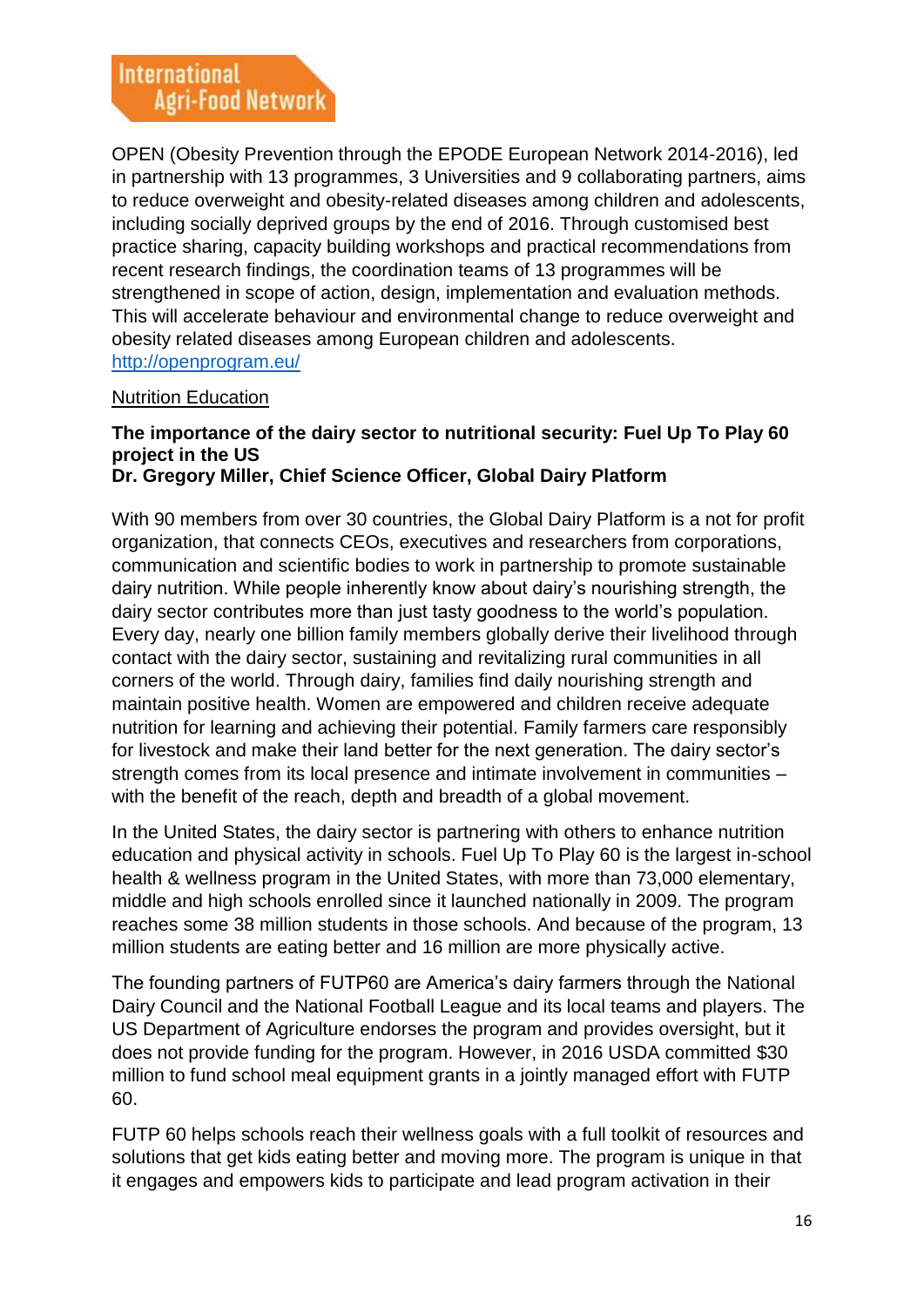schools with help from adult volunteers. The students form teams that activate nutrition plays promoting Food Groups to Encourage and physical activity plays which promote 60 minutes of activity each day to earn the schools and the student's rewards for their accomplishments.

At the very core of the program is the proven connection between good nutrition, physical activity and better student performance in schools – both academic and overall behavior. Grants from dairy farmers and the private sector are made available to schools to help accomplish these activities and to make sustainable changes to the health and wellness environments in those schools.

In order to provide additional thought leadership and private financial support for this program, GENYOUth Foundation, a not for profit organization was formed in 2010. The organization garners public and private funding for FUTP 60 and offers other youth empowerment programs. Since 2010, over \$47 million has been contributed through this means to the FUTP 60 program.

#### **Facts Up Front Melissa San Miguel, Senior Director, Global Strategies, Global Manufacturers Association (GMA)**

Facts Up Front (FUF) is a voluntary initiative created in 2011 by the Grocery Manufacturers Association (GMA) and the Food Marketing Institute (FMI). FUF is a simple and easy-to-use labeling system that displays key nutrition facts on the front of food and beverage packages - displaying the calories, saturated fat, sodium and sugar in each serving. Almost 90 percent of national grocery sales by GMA members use FUF.

GMA members have made significant investments to develop the FUF consumer website (www.factsupfront.org<http://www.factsupfront.org>), consumer research, and stakeholder outreach including media campaigns and ongoing consumer education efforts. To continue to improve consumer understanding, we are extending the reach of our consumer education efforts through key partnerships with groups such as Share our Strength and the American Heart Association. We are supporting Share Our Strength's goal of "No Kid Hungry" through their Cooking Matters program. This program will feature FUF in training materials for teaching basic nutrition, shopping, and cooking skills to individuals in low-income areas.

[http://factsupfront.org](http://factsupfront.org/)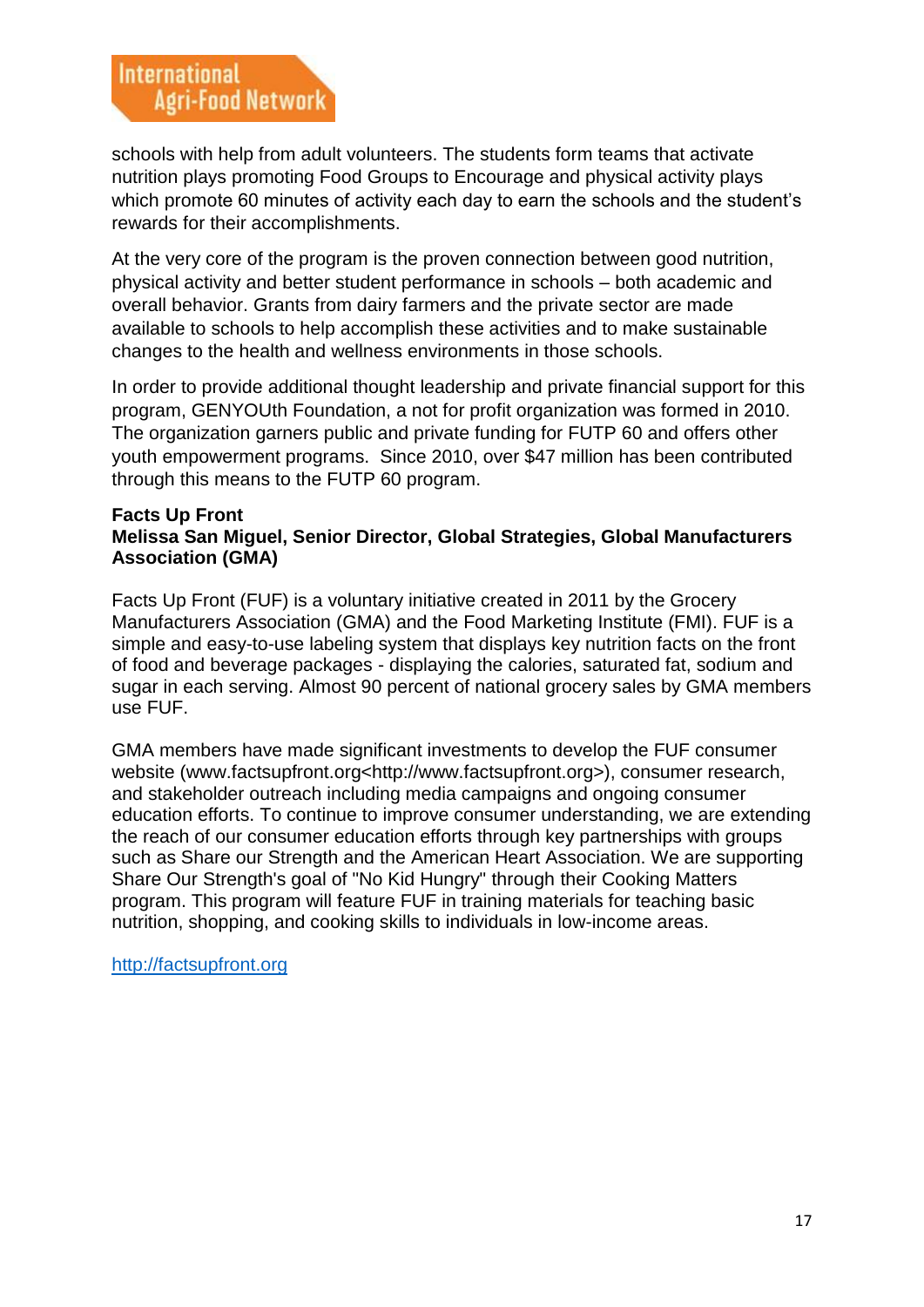## **Session 3 - Luncheon on Zero Hunger Challenge – 1pm to 3.00pm – Executive Dining Room**

## *Keynote:* **Nabeeha Kazi-Hutchins, President and CEO, Humanitas Global and Chair, Community for Zero Hunger**

Speaking on the importance of multisectoral partnerships in feeding and nourishing the world, Nabeeha Kazi, President & CEO of Humanitas Global and Chair of the Community for Zero Hunger, was the keynote luncheon speaker at the PSM Partnerships Forum 2016 hosted at the International Fund for Agricultural Development in Rome.

Nabeeha recognized the tremendous political, financial and development momentum aimed at tackling all forms of malnutrition and noted the commitments made by all Member States as part of the ICN2, Decade of Action for Nutrition and the Sustainable Development Goals. She noted the central role that the public sector, the private sector and civil society have in not only working to support the realization of a Zero Hunger world, but most importantly of working together – more deliberately, proactively and dynamically than ever before.

All sectors play a critical role in feeding and nourishing the world in a sustainable manner; but all sectors need to be part of the conversation simultaneously because each sector brings unique assets that we should deploy for the greater good. Acknowledging that the word "partnerships" has been used freely and abundantly, Nabeeha said that when she hears the word, she asks herself "a partnership that does WHAT?"

She noted that in-community and in-field insights from the Community for Zero Hunger, the calls to action from the UN Secretary General Ban Ki-moon and the opinions of the world's foremost nutrition and health leaders recognize that working together is essential if we want to achieve the SDGs by 2030.

Highlighting her first-hand experiences during the height of the global HIV/AIDS crisis, Kazi illustrated the contentious relationships among governments, industry and non-profit and community advocacy groups, that eventually had to come together as all three groups realized they needed each other. "We all needed to be at the table and we all needed to find a middle ground to work together. And, I believe that it was this coming together that has turned HIV/AIDS from a death sentence to a chronic disease. It is our turn to come together and do the same for nutrition" she stated.

Nabeeha called on taking specific actions and going beyond a philosophical debate on whether or not sectors should participate and if all sectors should be working together. She gave powerful examples of how sectors have co-created some of the most innovative, transformational offerings in the world. She also reminded us that, "a mother does not make decisions based on what sector offers what. She makes decisions for her family based on what she has access to, what she deems as good,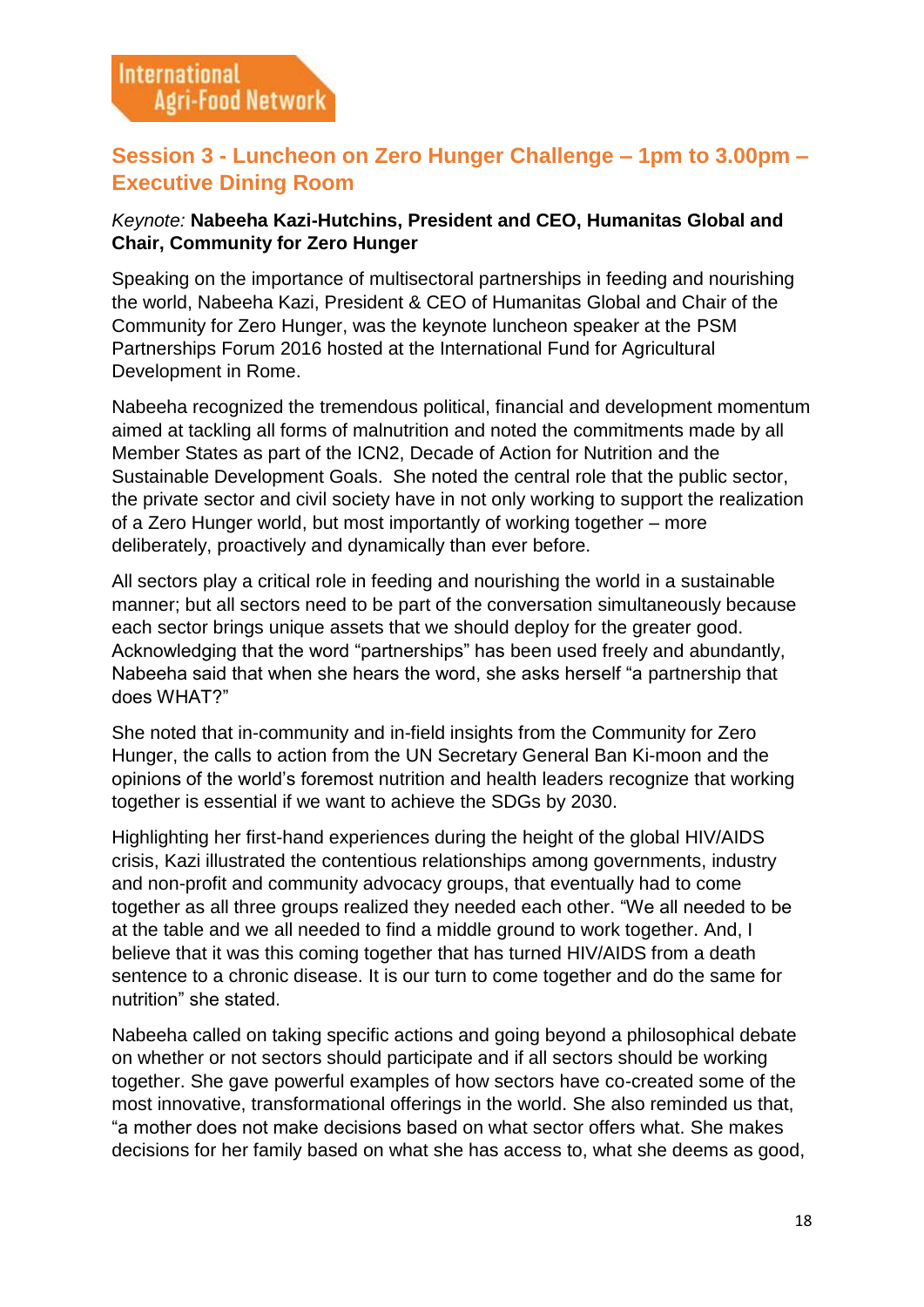what she deems as safe and what she values. And every mother wants to give her child the absolute best she can."

Nabeeha recognized that the government has a central role in setting the tone for building dynamic collaborations and ensuring that the policy and implementation environments are right. She said that we could certainly mobilize around specific tasks and tactics, but to really propel productive partnerships forward, fostering the environment is essential.

Nabeeha ended her keynote stating that it was our opportunity to redefine how we all work together and how we forge the kind of action and specificity around nutrition that can transform communities. And, she reminded attendees that we could do so in ways that are transparent and non-contentious, because, when all sectors participate there is not only a higher level of accountability, but there is also a higher probability of impact.

She called on all to be bold and be unconventional; she concluded by saying: "We must put an end to the greatest injustice of all...a world where we have plenty of knowledge, tools, resources and commitment, but a world where far too many mothers and fathers have no choice but to put their babies to down to bed hungry and malnourished. It's not right, but we can change it."

## *Moderator:* **Jaine Chisholm Caunt, Chair of the International Agri-Food Network and Director General of the Grain and Feed Trade Association (GAFTA)**

## **Roundtable Discussion**

During the luncheon, we asked participants to provide feedback on developing effective nutrition partnerships to achieve the Zero Hunger Challenge. Of the responses received, it is clear that countries seek partnerships based on trust, respect, and transparency with the ultimate goal of achieving clearly delineated policy objectives. To encourage and develop these partnerships the private sector should engage in dialogue, particularly with young people, host conferences and forums that showcase examples of effective partnerships, and clarify the roles and responsibilities of each party. The efficacy of nutrition partnerships will require a strategic long-term vision that is effectively communicated across all entities.

### *Concluding remarks*: **Ashwani Muthoo, Director, Global Engagement and Research, Strategy and Knowledge Management Department, IFAD**

Partnerships on nutrition are at the core of IFAD's mandate and are crucial for enabling the organization to tackle the complex rapidly changing issues relative to agricultural and rural development. If IFAD wants to achieve greater outreach and expand its impact in terms of rural poverty reduction, it needs partners such as the private sector to promote rural transformation. Today, agricultural growth is increasingly fuelled by the private sector opening up new income generating and employment opportunities for rural populations and small landholder farmers in particular. Private sector investment can contribute to development that reduces poverty and strengthens food and nutrition security. In recent years, IFAD has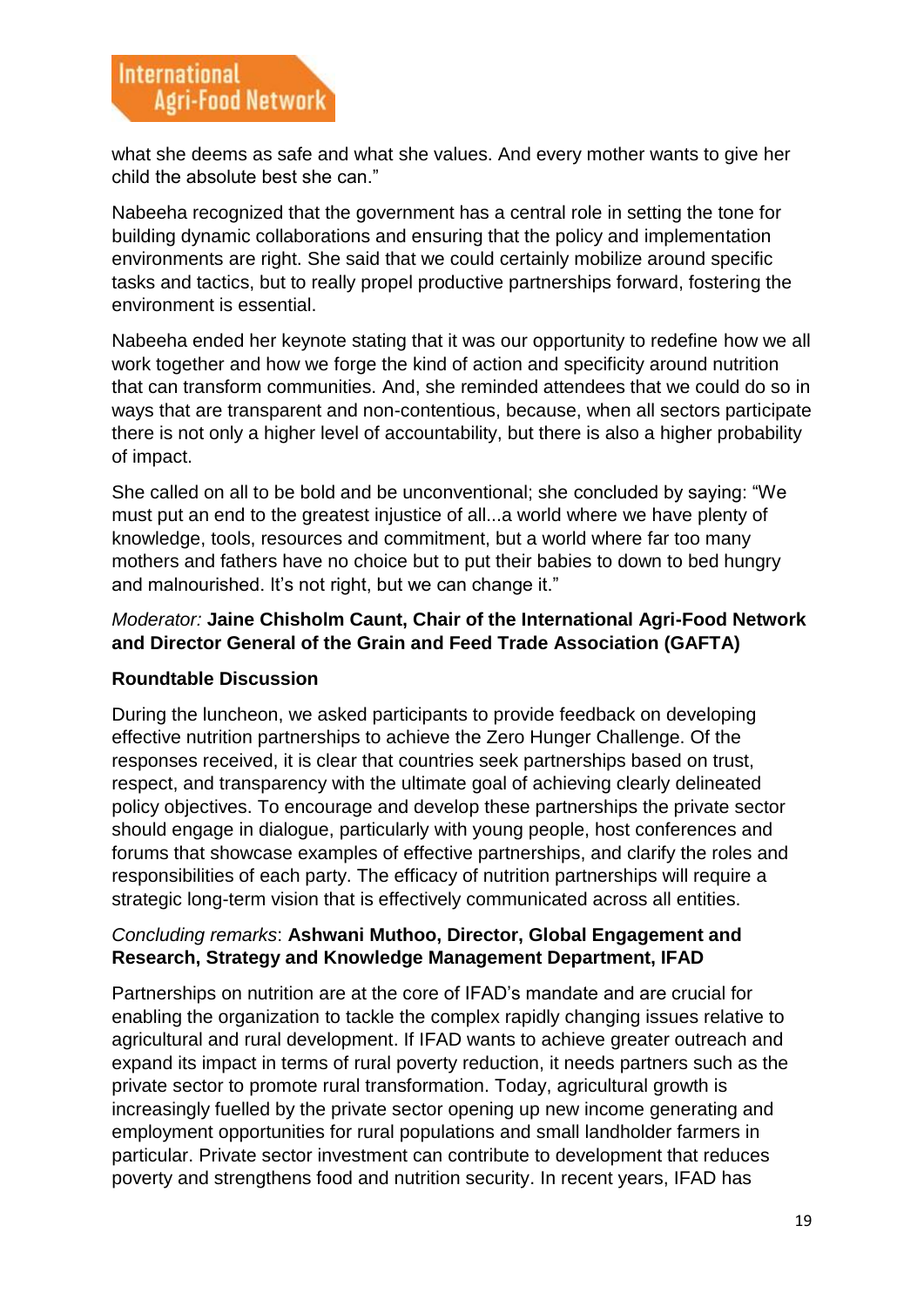deepened its engagement with private sector in order to create markets for its target groups by improving their access to input services, knowledge, technology and increasing income generate and job creating opportunities. For example, between 2002 and 2012, IFAD has co-funded a project with MARS Sustainable Cocoa Initiative and the Indonesian government to provide technology, research and education, and cocoa certification to small farmers in Indonesia.

The 2030 global agenda gives a prominent role to nutrition and food security in particular SDG 2, which advocates for zero hunger food security and improved nutrition and SDG 17, which calls for the revitalization of the global partnership for sustainable development. Furthermore, the inclusion of ending hunger as a specific global goal only strengthens IFAD's commitment to support agriculture and food security. The agriculture and rural sectors are critical for economic growth and the process of rural transformation more generally, which makes them even more important to connect the food security and nutrition agenda to many of the other SDGs. The global business community needs to be engaged now more than ever before realizing the SDGs will improve the environment for doing business and building markets.

Governments, civil society, private investors have all come to recognize the importance of nutrition to development. Those in the agricultural sector should learn to more effectively partner with other sectors like health, education, etc. in order to address the multisectoral causes of malnutrition more completely. Against this backdrop, IFAD is working to make the projects it finances more nutrition sensitive. Explicitly incorporating improved nutrition into the objectives and indicators, tracing its nutrition pathway from production to consumption. While there is not one model that will make agriculture or rural development more nutrition sensitive, there are multiple opportunities for action and IFAD is taking this business very seriously.

Three key takeaways from this event that the development community and IFAD in particular will have to consider if it wishes to make nutrition issues properly reflected in development programs and projects. First is the empowerment of value chains. Leveraging the potential of food value chains development for nutritional outcomes is a field in which few experiences have been developed to date and entails a significant shift from the standard value chain interventions that aim to increase income and work on the supply side of the value chain to an approach that looks to stimulate demand for nutritious food in order to improve dietary quality targeting not only producers but also consumers. Second is the importance of looking at all interventions with a nutrition lens. The change to make agriculture and nutrition development more nutrition sensitive must build on specific interventions that affect different parts of the system. Lastly, mainstreaming nutrition and the designing of poverty reduction strategies. The development of poverty reduction strategies and their multisectoral nature offer a unique opportunity. There is a strong bidirectional relationship between nutritional status and economic growth. High economic growth improves nutrition and improved nutrition can be a driver of economic growth. Nutrition interventions are multisectoral, have high benefit cost ratios, and target